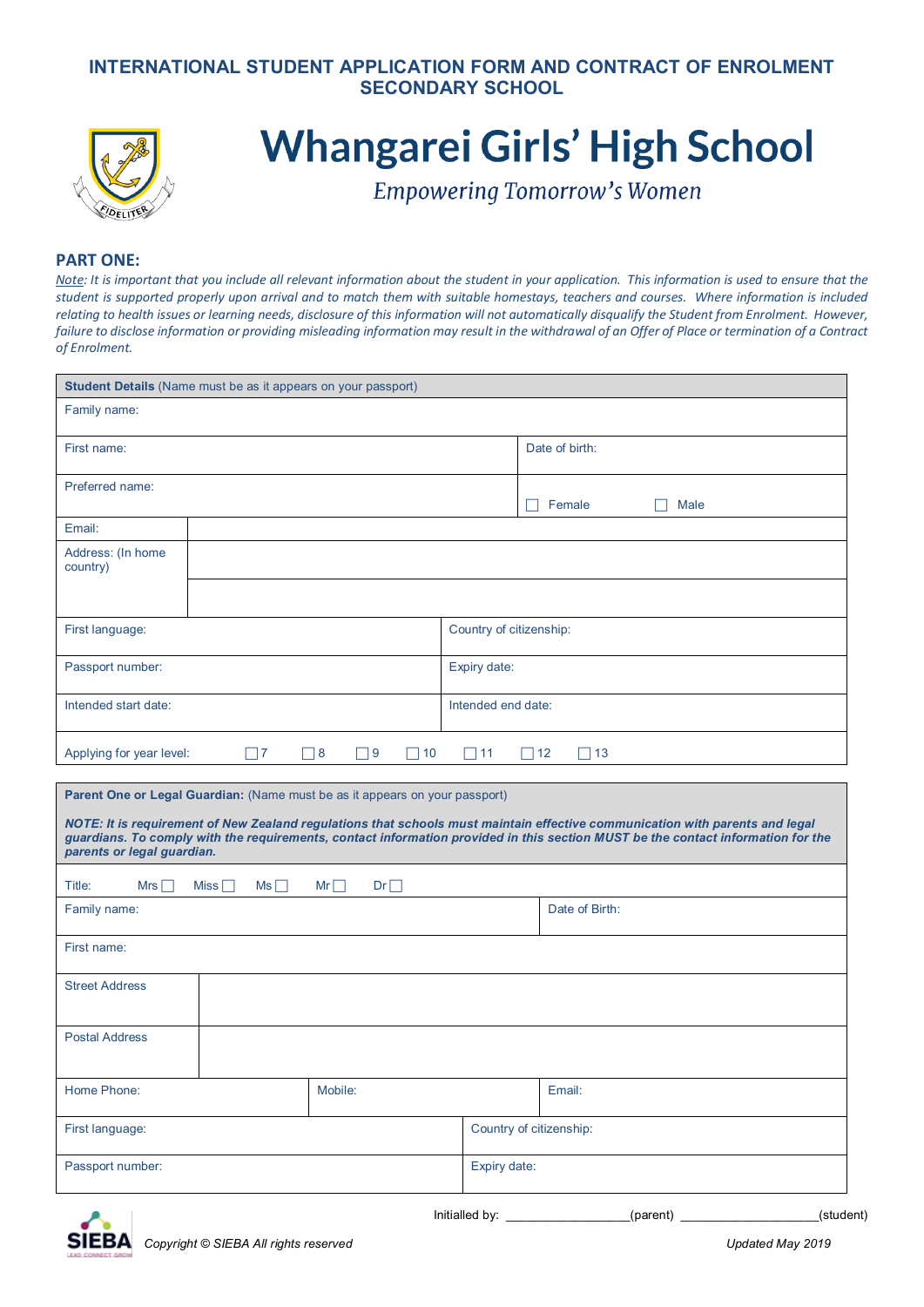|                                                                                                                           |                                       | Parent Two or Legal Guardian: (Name must be as it appears on your passport)                                                                                                                                                                                      |                                                                |                         |                                                            |           |
|---------------------------------------------------------------------------------------------------------------------------|---------------------------------------|------------------------------------------------------------------------------------------------------------------------------------------------------------------------------------------------------------------------------------------------------------------|----------------------------------------------------------------|-------------------------|------------------------------------------------------------|-----------|
| parents or legal guardian.                                                                                                |                                       | NOTE: It is requirement of New Zealand regulations that schools must maintain effective communication with parents and legal<br>guardians. To comply with the requirements, contact information provided in this section MUST be the contact information for the |                                                                |                         |                                                            |           |
| Title:<br>Mrs $\Box$                                                                                                      | Miss<br>Ms                            | $Mr \Box$<br>Dr                                                                                                                                                                                                                                                  |                                                                |                         |                                                            |           |
| Family name:                                                                                                              |                                       |                                                                                                                                                                                                                                                                  | Date of birth:                                                 |                         |                                                            |           |
| First name:                                                                                                               |                                       |                                                                                                                                                                                                                                                                  |                                                                |                         |                                                            |           |
| Street address:                                                                                                           |                                       |                                                                                                                                                                                                                                                                  |                                                                |                         |                                                            |           |
| Postal address:                                                                                                           |                                       |                                                                                                                                                                                                                                                                  |                                                                |                         |                                                            |           |
| Home phone:                                                                                                               |                                       | Mobile:                                                                                                                                                                                                                                                          |                                                                | Email:                  |                                                            |           |
| First language:                                                                                                           |                                       |                                                                                                                                                                                                                                                                  |                                                                | Country of citizenship: |                                                            |           |
| Passport number:                                                                                                          |                                       |                                                                                                                                                                                                                                                                  | Expiry date:                                                   |                         |                                                            |           |
| <b>Emergency Contact (In home country, other than parents):</b>                                                           |                                       |                                                                                                                                                                                                                                                                  |                                                                |                         |                                                            |           |
| Contact's name:                                                                                                           |                                       |                                                                                                                                                                                                                                                                  |                                                                |                         |                                                            |           |
| Relationship to the student:                                                                                              |                                       |                                                                                                                                                                                                                                                                  |                                                                |                         |                                                            |           |
| Mobile phone:                                                                                                             |                                       |                                                                                                                                                                                                                                                                  |                                                                |                         |                                                            |           |
| Home phone:                                                                                                               |                                       |                                                                                                                                                                                                                                                                  |                                                                |                         |                                                            |           |
| Email address:                                                                                                            |                                       |                                                                                                                                                                                                                                                                  |                                                                |                         |                                                            |           |
| Agent Information (If using an agent)                                                                                     |                                       |                                                                                                                                                                                                                                                                  |                                                                |                         |                                                            |           |
| Agency name:                                                                                                              |                                       |                                                                                                                                                                                                                                                                  |                                                                |                         |                                                            |           |
| Agent name:                                                                                                               |                                       |                                                                                                                                                                                                                                                                  |                                                                |                         |                                                            |           |
| Agent email address:                                                                                                      |                                       |                                                                                                                                                                                                                                                                  | Phone:                                                         |                         |                                                            |           |
| <b>Medical Information</b>                                                                                                |                                       |                                                                                                                                                                                                                                                                  |                                                                |                         |                                                            |           |
| Name of doctor (in home country):                                                                                         |                                       |                                                                                                                                                                                                                                                                  |                                                                |                         |                                                            |           |
| Phone number of doctor:                                                                                                   |                                       |                                                                                                                                                                                                                                                                  |                                                                |                         |                                                            |           |
|                                                                                                                           |                                       | Does the student have any history of previous illness that may affect their enrolment, including mental illness?                                                                                                                                                 |                                                                |                         |                                                            |           |
| $\Box$ Yes<br>$\Box$ No                                                                                                   |                                       |                                                                                                                                                                                                                                                                  |                                                                |                         |                                                            |           |
| If 'Yes' please provide details (attach additional pages if required).                                                    |                                       |                                                                                                                                                                                                                                                                  |                                                                |                         |                                                            |           |
|                                                                                                                           |                                       | Please tick the appropriate box if you suffer from or have suffered from any of the following medical conditions:                                                                                                                                                |                                                                |                         |                                                            |           |
| □ Asthma<br>$\Box$ Diabetes<br>□ HIV or Aids<br>$\Box$ Tuberculosis<br>□ Depression/Anxiety<br>□ Other: (Please describe) | □ Back/Neck problems<br>□ ADD or ADHD | □ Glandular Fever<br>$\Box$ Hepatitis A, B or C<br>□ Allergies                                                                                                                                                                                                   | □ Allergy to bee/wasp stings<br>□ Epilepsy<br>□ Food Allergies |                         | $\Box$ Migraines<br>□ Heart Condition<br>□ Eating Disorder |           |
|                                                                                                                           |                                       |                                                                                                                                                                                                                                                                  | Initialled by:                                                 |                         | (parent)                                                   | (student) |

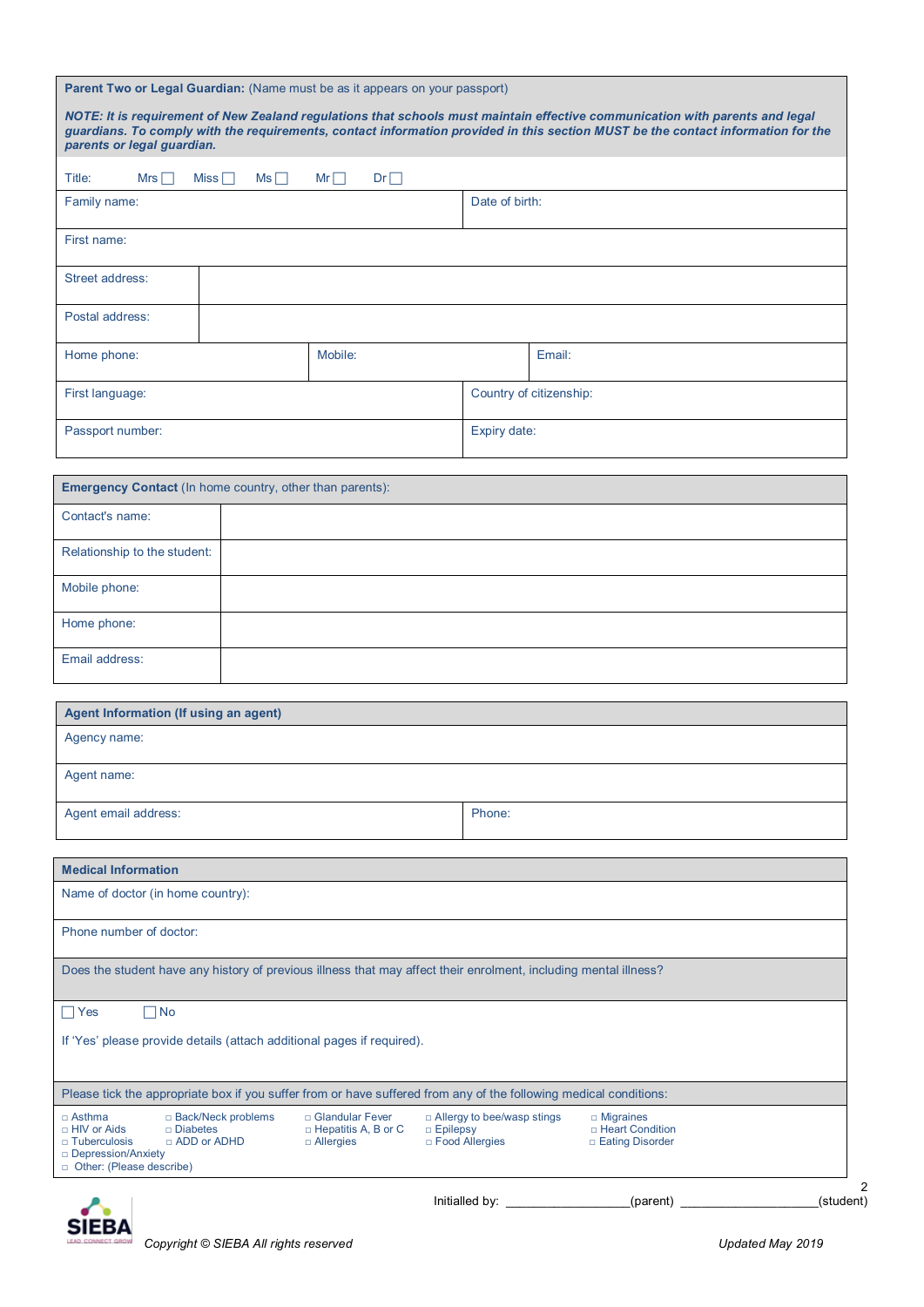| Does the student have any medical implants (such as metal implants) that may affect receiving medical treatment while in New Zealand?                                                                                |
|----------------------------------------------------------------------------------------------------------------------------------------------------------------------------------------------------------------------|
| $\Box$ Yes<br>$\neg$ No                                                                                                                                                                                              |
| If 'Yes' please provide details (attach additional pages if required).                                                                                                                                               |
| Is the student currently on any medication?                                                                                                                                                                          |
| $\Box$ No<br>$\Box$ Yes                                                                                                                                                                                              |
| If 'Yes' please provide details (attach additional pages if required).                                                                                                                                               |
| Please note: If you suffer from conditions requiring medication, it is advisable to bring your own medication to NZ. You will be required to notify the school regarding<br>any medications that you bring with you. |
| Is there anything further that the school needs to be aware of in enrolling and supporting the student as an international student?                                                                                  |
| $\Box$ No<br>$\Box$ Yes                                                                                                                                                                                              |
| If 'Yes' please provide details (attach additional pages if required).                                                                                                                                               |
|                                                                                                                                                                                                                      |
|                                                                                                                                                                                                                      |
| Do you consent to the school providing over-the-counter medication *such as acetaminophen, paracetamol or ibuprofen?                                                                                                 |
| $\Box$ No<br>$\Box$ Yes                                                                                                                                                                                              |
| If 'No' please specify what medications you do not want the Student to receive:                                                                                                                                      |
|                                                                                                                                                                                                                      |
| <b>Learning Information</b>                                                                                                                                                                                          |
| How many years of schooling not including pre-school education has the student had?                                                                                                                                  |
| Please provide a copy of the lastest two school reports for the student with this application                                                                                                                        |
| Does the student have any learning or behavioural difficulties which may require extra school support or services?                                                                                                   |
| $\Box$ Yes<br>$\Box$ No                                                                                                                                                                                              |
| If 'Yes' please provide details (attach additional pages if required).                                                                                                                                               |
|                                                                                                                                                                                                                      |

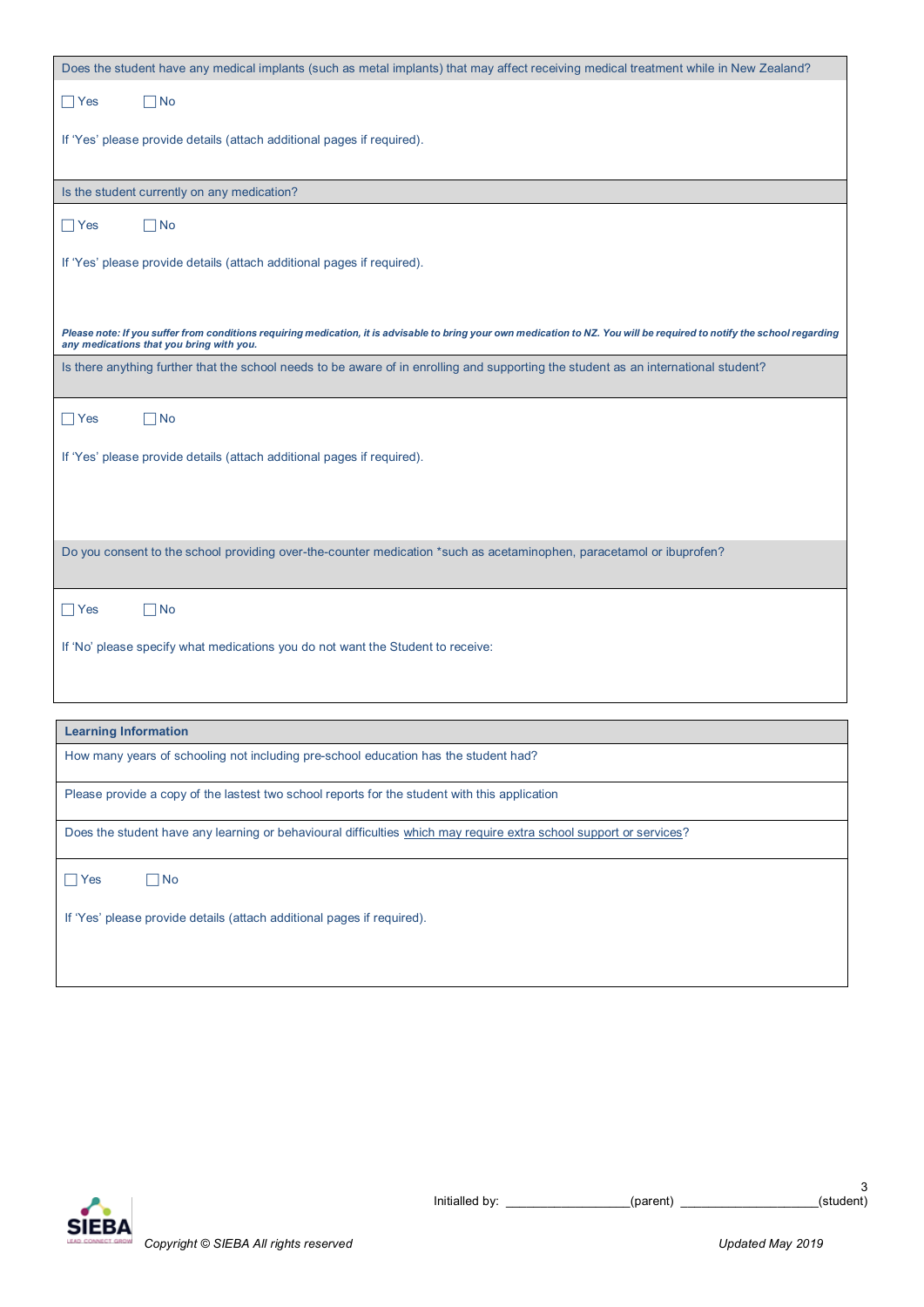| <b>General Details</b>                                                                                                                                                                   |                                                                               |  |  |
|------------------------------------------------------------------------------------------------------------------------------------------------------------------------------------------|-------------------------------------------------------------------------------|--|--|
| Has the student previously applied for entry to the school?                                                                                                                              | $\Box$ No<br>$\sqcap$ Yes                                                     |  |  |
| If yes, when?                                                                                                                                                                            |                                                                               |  |  |
| Has the student ever had a family member or relative enrolled at the school?                                                                                                             | Yes<br>No                                                                     |  |  |
| Name:                                                                                                                                                                                    | Year attended:                                                                |  |  |
| Has the student previously studied at any other NZ school?                                                                                                                               | $\Box$ Yes<br>No                                                              |  |  |
| If yes, please state the name of the school:                                                                                                                                             | Dates:                                                                        |  |  |
| How many years has the student studied English?                                                                                                                                          | T<br>] Months<br>  Years<br>$\mathsf{L}$                                      |  |  |
| Do the student's parents speak or read English?<br>Speak<br>$\neg$ No<br>$\Box$ Yes<br>Yes<br>Read<br>Has the student been convicted or been the subject of any matter before any Court? | No<br>H                                                                       |  |  |
| $\Box$ No<br>$\Box$ Yes<br>If 'Yes' please provide details (attach additional pages if required).                                                                                        |                                                                               |  |  |
| <b>Accommodation Requirements</b>                                                                                                                                                        |                                                                               |  |  |
| Accommodation choice:<br>School hostel<br><b>Homestay</b>                                                                                                                                | □ Designated caregiver (relative or family friend)<br>$\Box$ Live with parent |  |  |
| $\Box$ Music<br>Movies/TV<br>$\Box$ Reading<br>Interests:                                                                                                                                | <b>Outdoor Activities</b><br><b>Sports</b><br><b>Travel</b><br>$\mathsf{L}$   |  |  |
| Other interests:<br>Does the student have any food allergies or special dietary requirements?                                                                                            |                                                                               |  |  |
| $\Box$ No<br>$\Box$ Yes                                                                                                                                                                  |                                                                               |  |  |
| If 'Yes' please provide details (attach additional pages if required).                                                                                                                   |                                                                               |  |  |
| Does the student have any other special requirements for accommodation? (Pets, cultural or religious requirements, phobias)                                                              |                                                                               |  |  |
| $\Box$ No<br>$\Box$ Yes                                                                                                                                                                  |                                                                               |  |  |
| If 'Yes' please provide details (attach additional pages if required).                                                                                                                   |                                                                               |  |  |
| Please write a brief letter introducing yourself to your host family and attached it to this application                                                                                 |                                                                               |  |  |
|                                                                                                                                                                                          |                                                                               |  |  |

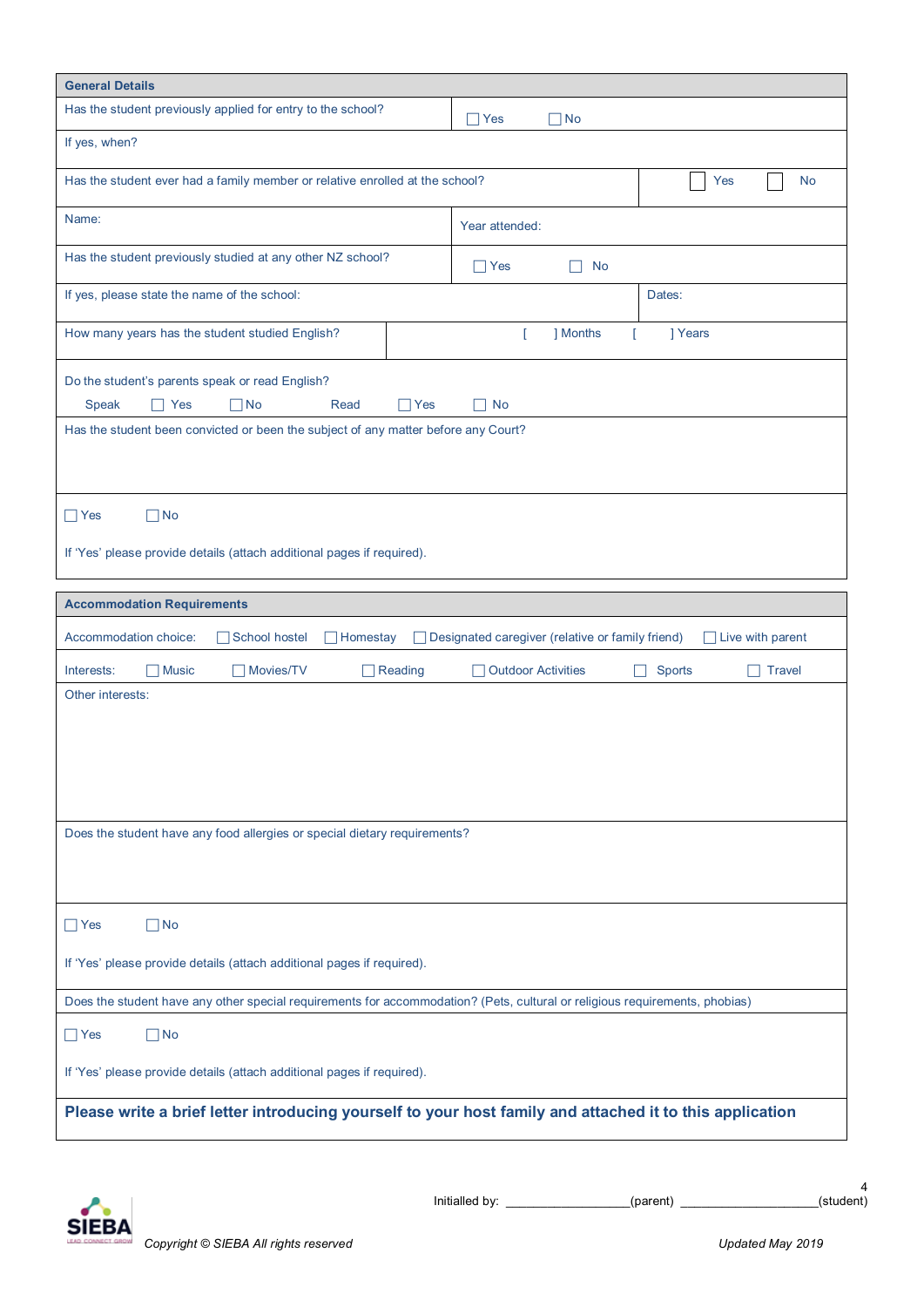| Designated Caregiver Details (If staying with a relative or close family friend) |  |  |  |  |
|----------------------------------------------------------------------------------|--|--|--|--|
|                                                                                  |  |  |  |  |
| Address (in NZ):                                                                 |  |  |  |  |
|                                                                                  |  |  |  |  |
| Mobile:                                                                          |  |  |  |  |
| Email:                                                                           |  |  |  |  |
| Relationship to student:                                                         |  |  |  |  |
|                                                                                  |  |  |  |  |

| <b>Insurance Details</b>                                                                                                   |              |     |  |  |
|----------------------------------------------------------------------------------------------------------------------------|--------------|-----|--|--|
| Do you wish to purchase insurance through the school?                                                                      | $\sqcap$ Yes | ∏No |  |  |
| If you are providing your own insurance, please provide an English copy of the policy details to the school once purchased |              |     |  |  |

*Please note: Subject preferences in this application are an indication only and actual subjects will depend upon availability and prior learning. The school reserves the right to determine subject placement and year level throughout enrolment in consultation with students and families.* 

| <b>Subject Preferences</b> |                   |                |                   |
|----------------------------|-------------------|----------------|-------------------|
| <b>Subject</b>             | <b>Year Level</b> | <b>Subject</b> | <b>Year Level</b> |
| 1.                         |                   | 4.             |                   |
|                            |                   |                |                   |
| 2.                         |                   | 5.             |                   |
|                            |                   |                |                   |
| 3.                         |                   | 6.             |                   |
|                            |                   |                |                   |

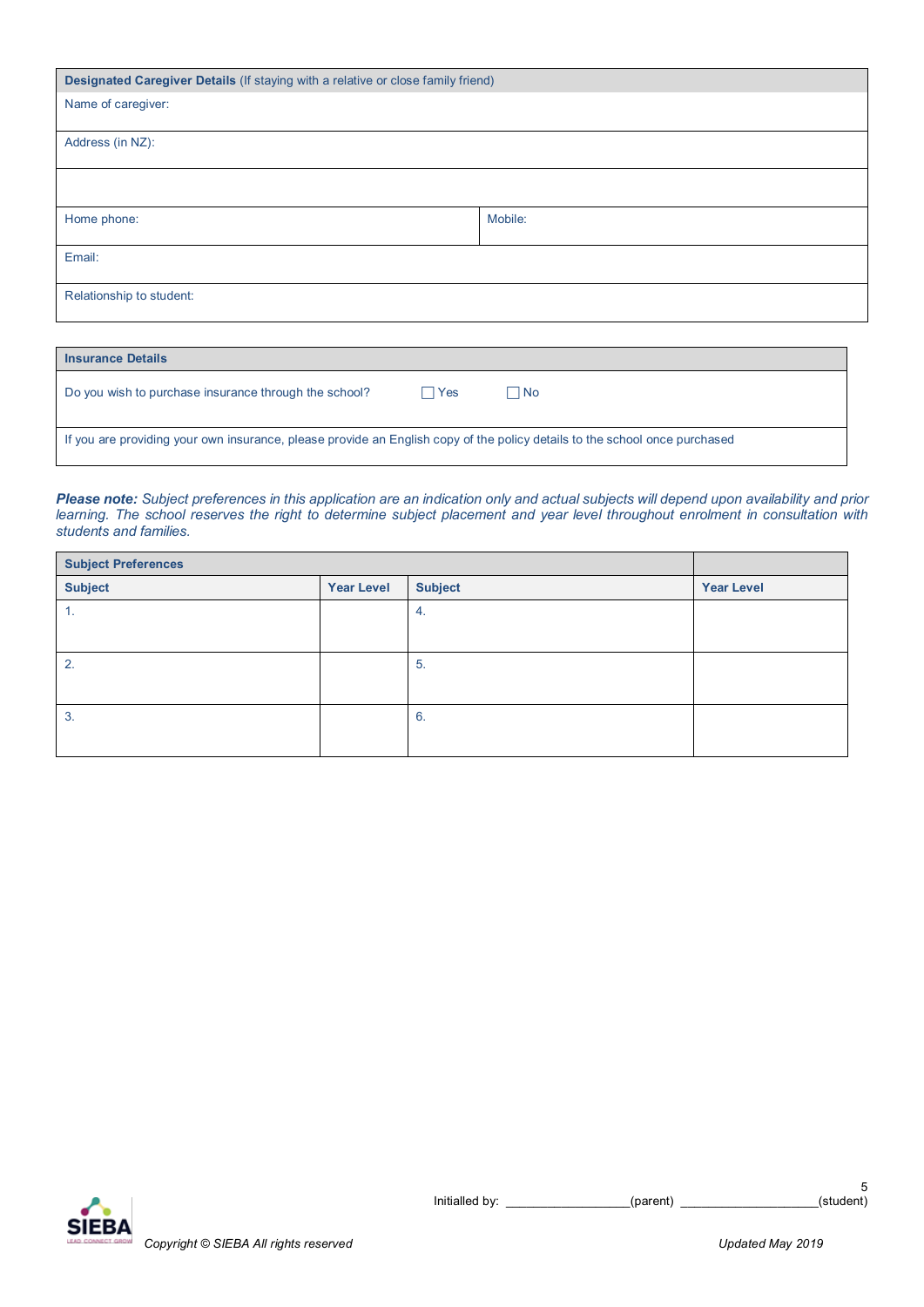#### **PART TWO:**

#### **THE TERMS AND CONDITIONS APPENDED TO THIS APPLICATION, FORM AND GOVERN THE STUDENT'S TUITION AT THE SCHOOL. BY SIGNING BELOW, THE STUDENT, THE SCHOOL AND THE PARENTS OR LEGAL GUARDIAN AGREE TO THOSE TERMS AND CONDITIONS. PLEASE ENSURE THE TERMS AND CONDITIONS ARE READ CAREFULLY.**

#### **Terms and Conditions:**

#### **Definitions**

1. For the purposes of this Agreement the following terms shall have the following meanings:

**Accommodation** means the residential accommodation provided to the Student.

**Accommodation Agreement** means the agreement between the Student, the School, the Parents, which governs the Student's accommodation arrangements.

**Act** means the Education Act 1989.

**Agreement** means this Agreement including any schedules.

**Application Form** means the standard enrolment form which forms the cover page of this Agreement.

**Code** means the Education (Pastoral Care of International Students) Code of Practice 2016.

**Designated Caregiver** has the meaning as set out in the Code.

**Disciplinary Action** includes termination of this Agreement and suspension, expulsion and exclusion of the Student as those terms are defined in the Act.

**Fee** means fees payable by the Parents to the School as per the Fee Schedule.

**Fee Schedule** means the schedule of fees for Tuition, Accommodation and miscellaneous charges, which is available from the School on request and may be updated from time to time.

**Homestay** has the meaning as set out in the Code.

**Legal Guardian** means the person or persons who is legally the guardian of the Student in their home country and has the legal right to make decisions about their care, education and wellbeing. It can include parents, where they have the right to make decisions for the Student.

**Offer of Place** means a Confirmed Offer of Place and does not include any provisional offer.

**Parent** means the student's biological or legally adoptive parent. Except where the context requires otherwise, **Except where the context requires otherwise.** references to Parents in this agreement includes Legal Guardians and also includes a single Parent who has the sole right of guardianship in relation to the child.

**Residential Caregiver** has the meaning as set out in the Code.

**School** means the school referred in the annexed Application Form.

**Student** means the student referred to in the annexed Application Form.

**Termination** means termination of the Agreement and includes termination by the School expelling or excluding the Student.

**Tuition** means the education of the Student at the School.

**Period of Enrolment** means any period for which Fees are paid and for the purpose of this Agreement the enrolment of the Student begins on the course start date stated in the Student's Offer of Place and ends on the course end date stated in the

Student's Offer of Place, or on such earlier date as the parties agree or the School terminates the Agreement pursuant to clause 24 or 26 of the Agreement.

#### **Preliminary Provisions**

- 2. The Agreement is declared to be an Enrolment Contract in terms of section 2 of the Act.
- 3. The School shall provide Tuition to the Student in accordance with school policies, the Code, the Act and any other applicable laws, in return for the payment of the Fee.

#### **Terms of Agreement**

- 4. Unless otherwise agreed in writing between the parties, the School's responsibility for the Student commences on the first day of the Period of Enrolment and ends on the last day of the Period of Enrolment, or in the event that the Student's Tuition is terminated, on the date of termination. The parties agree that any period of time in which the Student is in New Zealand before or after the Period of Enrolment will be at the risk of the Student and Parents/Legal Guardians and that the School will have no legal or moral responsibility for what occurs during this period unless otherwise agreed in writing.
- 5. Except in the circumstances described in clauses 6, 7 and 8, the conditions in this Agreement apply for the whole time the Student is enrolled at the School during a Period of Enrolment. The Agreement may be renewed on application to the School in writing. Renewal of this Agreement is at the sole and absolute discretion of the School and is subject to satisfactory performance and attendance by the Student, the School making an Offer of Place for a further Period of Enrolment and the payment of Fees. For avoidance of doubt, should this Agreement be renewed the Period of Enrolment for the renewed term shall be that stated in the Offer of Place issued by the School to the Student in respect of the renewed term.
- 6. The School is not responsible for the Student if the Student chooses to leave New Zealand during the Period of Enrolment. Should the Student leave New Zealand during the Period of Enrolment other than as part of a School organised trip the School's responsibility for the Student shall cease upon the Student's departure and resume upon the Student returning to New Zealand.
- 7. This Agreement is deemed to be written consent from the Parent or Legal Guardian that the School is not responsible for the Student's day-to-day care where the student is in the custody of a Residential Caregiver who is a supervisor for the Student while the Student is in temporary accommodation and that supervisor is not a resident of New Zealand and is travelling with or accompanying the Student for the purpose of supervising them during the Period of Enrolment.
- 8. The School is not responsible for the Student's day-to-day care where the Student is in the custody of a person approved by the Parent or Legal Guardian as part of a handover of care arrangement during enrolment made in accordance with the Code.
- 9. During the Period of Enrolment the Student must keep the School reasonably informed of his or her whereabouts including without limitation if the Student intends to leave New Zealand during the Period of Enrolment.

Initialled by: \_\_\_\_\_\_\_\_\_\_\_\_\_\_\_\_\_\_(parent) \_\_\_\_\_\_\_\_\_\_\_\_\_\_\_\_\_\_\_\_(student)

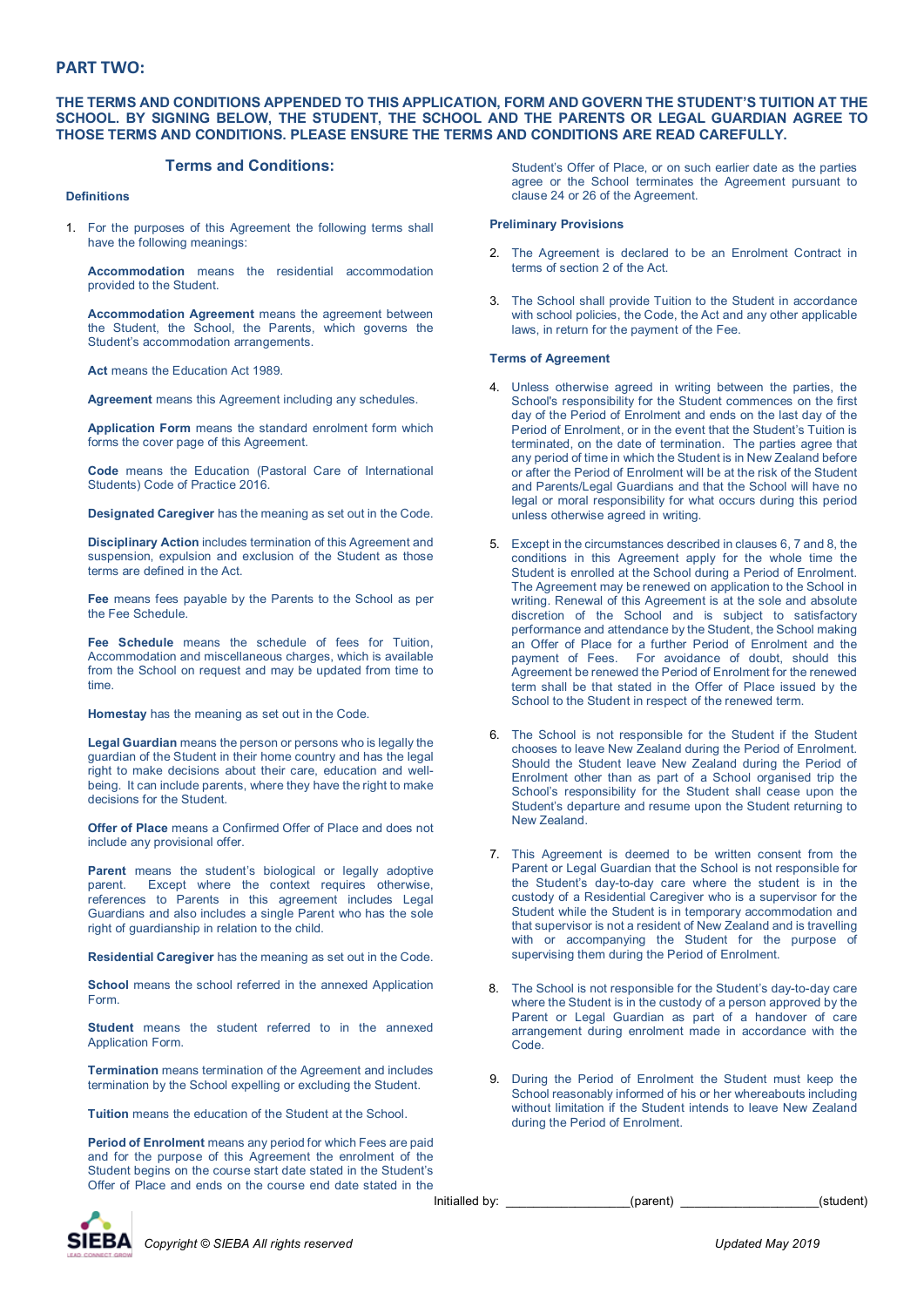#### **Accommodation**

- 10. The Parents and Student agree that no changes to accommodation arrangements will be made whatsoever without the prior written agreement of the School.
- 11. The Parents and the Student agree that this Agreement is subject to and conditional on the School being satisfied that the Student has appropriate accommodation arrangements in place and, where applicable, an Accommodation Agreement or Designated Caregiver Agreement being entered into by all relevant parties.
- 12. The Parents irrevocably authorise the principal of the School to advise the Residential Caregiver (whether or not arranged through the school) of all matters and information required to be provided to the Parents and agree to appoint the Residential Caregiver in New Zealand to receive such information in substitution for the Parents.

#### **Immigration and Insurance**

- 13. The Parents and Student agree to comply with the immigration requirements as set out in the Immigration Act 2009, and any immigration conditions applicable to the Student's stay in New Zealand. The Parents and Student understand that the School has an obligation to report any breaches of the immigration requirements to the appropriate immigration authority.
- 14. The Student must maintain an up-to-date visa as stipulated by Immigration New Zealand.
- 15. The Parents agree that it is a condition of enrolment that the Student has current and comprehensive travel and medical insurance. Where insurance in not arranged by the School, the Parents will provide the School with evidence of the relevant insurance policy. If appropriate evidence is not provided, the School may organise insurance it considers appropriate and pass on this cost to the Student or Parents.

#### **Fees**

- 16. The Fee must be paid to the School in advance of each Period of Enrolment or as otherwise directed by the School. The Parents and the Student agree to comply with school policies regarding the payment of the Fee.
- 17. If Tuition is terminated by the School during a Period of Enrolment, in accordance with the Act and the Code, any refund of the Fee applicable to that Period of Enrolment will be assessed in accordance with refund policy contained in Schedule Three, as updated by the school from time to time..

#### **Information, Warranties and Acknowledgements**

- 18. The Parents agree to provide the School with educational, medical financial or other information relating to the wellbeing of the Student as may be requested from time to time by the School. If the Parents provide misleading information or fail to disclose information about the Student to the School, such that the School has to change or modify the level of Tuition or Accommodation required by the Student, the School may charge the Parents such fees as required to adequately compensate for such additional requirements. For avoidance of doubt, the obligation to disclose information continues during the term of this Agreement and the Parents and Legal Guardians are obliged to notify the School in respect of any changing conditions in relation to the Student.
- 19. The Student and the Parents confirm that:
	- (a) The Student does not suffer from any medical condition or behavioural condition (including mental health conditions and allergies) that may negatively impact on the health, safety or education of the Student or any other student at

the School, except as disclosed in writing in the Application Form;

- (b) The Student does not have any medical or other special needs that require additional support. except as disclosed in writing on the Application Form;
- (c) The Student has never been charged with or convicted of any crime, or the subject of other proceedings before any court, except as disclosed in writing on the Application Form;
- (d) All information in the Application Form is true and correct to the best of their knowledge and belief.

20. The Parents and Student acknowledge that:

- (a) The School may obtain at any time from any person or entity any information it requires to process and/or accept the Student for admission to the School or to perform or complete any of the other purposes under this Agreement. The Parents and the Student authorise any such person to release to the School any personal information that person holds concerning the Student and/or Parents.
- (b) If the Student and/or Parents fail to provide any information requested in relation the Students admission to the School, the School may be unable to process the Student's application.
- (c) This Agreement is conditional at all times on the Student having accommodation in New Zealand which complies with the Code. If this condition is unable to remain fulfilled, than this Agreement will be at an end.
- (d) Personal information of the Student and/or Parents collected or held by the School is provided and may be held, used and disclosed to enable the School to process the Student's eligibility to receive Tuition at the School and Accommodation.
- (e) The Parents agree that where the Student lives in a School approved Homestay, this Agreement is subject to an Accommodation Agreement being entered into by the School and the Parents. Where the Student lives with a Designated Caregiver, this Agreement is subject to a Designated Caregiver Agreement being entered into by the School, the Parents and the Designated Caregiver. In either case, a breach by the Student of the Accommodation Agreement or of the Designated Caregiver Agreement will be deemed to be a breach of this Agreement.
- (f) All personal information provided to the School is collected and will be held by the School.
- (g) The Student and Parents have the right under the Privacy Act 1993 to obtain access to and request corrections of any personal information held by the School concerning them.
- (h) Under the Privacy Act 1993, any information collected may be provided to education authorities.
- (i) Information relating to the education, health, welfare or safety of the Student, may be released to relevant parties outside the School, at the discretion of the School.



Initialled by: example the set of parent)

2<br>(student)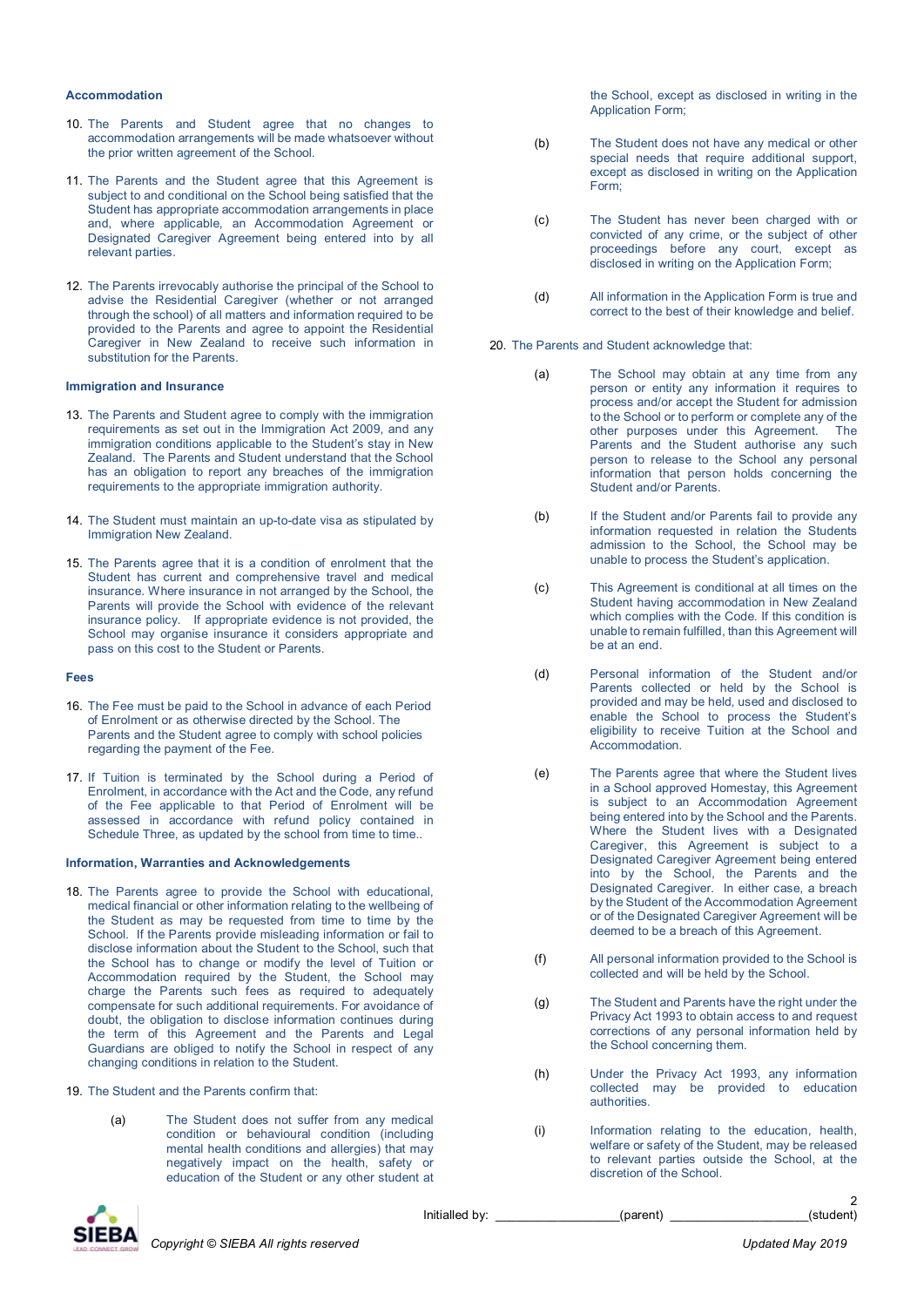(j) Photographs and videos of the Student may be used for the Student's records and in any publicity material for the School unless otherwise agreed in writing by the parties.

#### **Consent**

- 21. The Parents and the Student, who have signed this Agreement irrevocably appoint and authorise the principal of the School (or such other person as may be appointed by the School to carry out the principal's duties) to:
	- (a) Receive information from any person, authority, or corporate body concerning the Student including, but not limited to, medical, financial, educational or welfare information;
	- (b) Provide consents that may be necessary to be given on the Student's behalf in the event of a medical emergency where it is not reasonably practicable to contact the Parents.
- 22. The School shall seek specific written consent of the Parents before the Student, being a student of any age, participates in any activity either organised by the School or by another party which are considered to be adventure activities or extreme sports or are activities that are organised by the School and require the Student to stay away from their regular accommodation overnight.
- 23. Except in the circumstances described in clause 22, this agreement is deemed to be written consent of the Parents for any activity organised and/or supervised by the School, including trips and physical activities, regardless of whether consent is sought from domestic students in relation to the same activity.
- 24. Unless otherwise agreed in writing by the parties, this Agreement is deemed to be written consent for leisure travel or stays organised and supervised by the Student's Homestay or Residential Caregiver (where applicable) where the travel is within New Zealand for a period of not more than seven days and does not result in the Student missing any scheduled school days.

#### **Conduct, Discipline and Termination**

- 25. The Student will comply at all times with school policies, the Code and the Act, and the Parents shall work with the School to ensure such compliance. This includes, without limitation, compliance with the Code of Student Conduct which is annexed to this Agreement as Schedule One, including any amendments made by the School during the Period of Enrolment.
- 26. In the event of any breach of this agreement by the Student or the Parents, the School may take any disciplinary step it considers appropriate, including terminating this Agreement, and/or suspending, excluding or expelling the Student and (if applicable) notify Immigration New Zealand of its decision to terminate the Agreement or to exclude or expel the Student.
- 27. Without limitation, the following actions shall be deemed to be breaches of this Agreement which may warrant disciplinary action:
	- (a) Refusal by the Student to obey any reasonable instruction given by any employee or officer of the School during the Period of Enrolment;
	- (b) Any breach of the Code of Student Conduct by the Student;
- (c) Any breach of the Accommodation Agreement or Designated Caregiver Agreement by the Student or Parent;
- (d) Any act by the Student during the Period of Enrolment that creates a risk to the safety of any person;
- (e) Any act by the Student during the Period of Enrolment that jeopardises the education of any other Student;
- (f) Any breach of clauses 14 or 15 of this Agreement or of the warranties contained in clause 19 of this Agreement;
- (g) Failure to make payments pursuant to the Fee Schedule; and
- (h) Any other breach of this Agreement
- 28. Where appropriate, the School will follow the process set out in the Disciplinary Policy which is annexed to this Agreement as Schedule Two when exercising its disciplinary powers pursuant to clause 26 of this Agreement, but nothing in this Agreement shall limit the power of the School to summarily terminate this Agreement or expel or exclude the Student for serious misconduct or to suspend the Student pending investigation if the School concludes that this step is necessary for the purpose of protecting the safety of any person, including the Student.

#### **General Matters**

- 29. No party to this Agreement is liable to the other for failing to meet its obligations under this Agreement to the extent that the failure was caused by an act of God or other circumstances beyond its reasonable control.
- 30. This Agreement shall be construed and take effect in accordance with the non-exclusive laws of New Zealand. In relation to any legal action or proceedings arising out of or in connection with this Agreement the Parents irrevocably:
	- (a) Submit to the non-exclusive jurisdiction of the Courts of New Zealand; and
	- (b) Agree that proceedings may be brought before any Court including any forum constituted under the Arbitration Act 1908 within New Zealand, and waive any objection to proceedings in any such Court or forum on the grounds of venue or on the grounds that the proceedings have been brought in an inconvenient forum.
- 31. Notices given under this Agreement must be in writing and given to the addresses set out in the Application Form. Those notices sent by post will be deemed to have been received ten (10) days after posting.
- 32. Notices may also be given by sending an email to the email addresses specified on the first page of this agreement and will be deemed to have been received 12 hours after it has been sent.
- 33. This Agreement contains the entire understanding of the parties and overrides any prior promises, representations, understandings or agreements. The terms of the Agreement may be changed by the School in consultation with the Student, and Parents, except where such change is required by New Zealand legislation or the Code. This Agreement shall continue in force during the Period of Enrolment with the School.

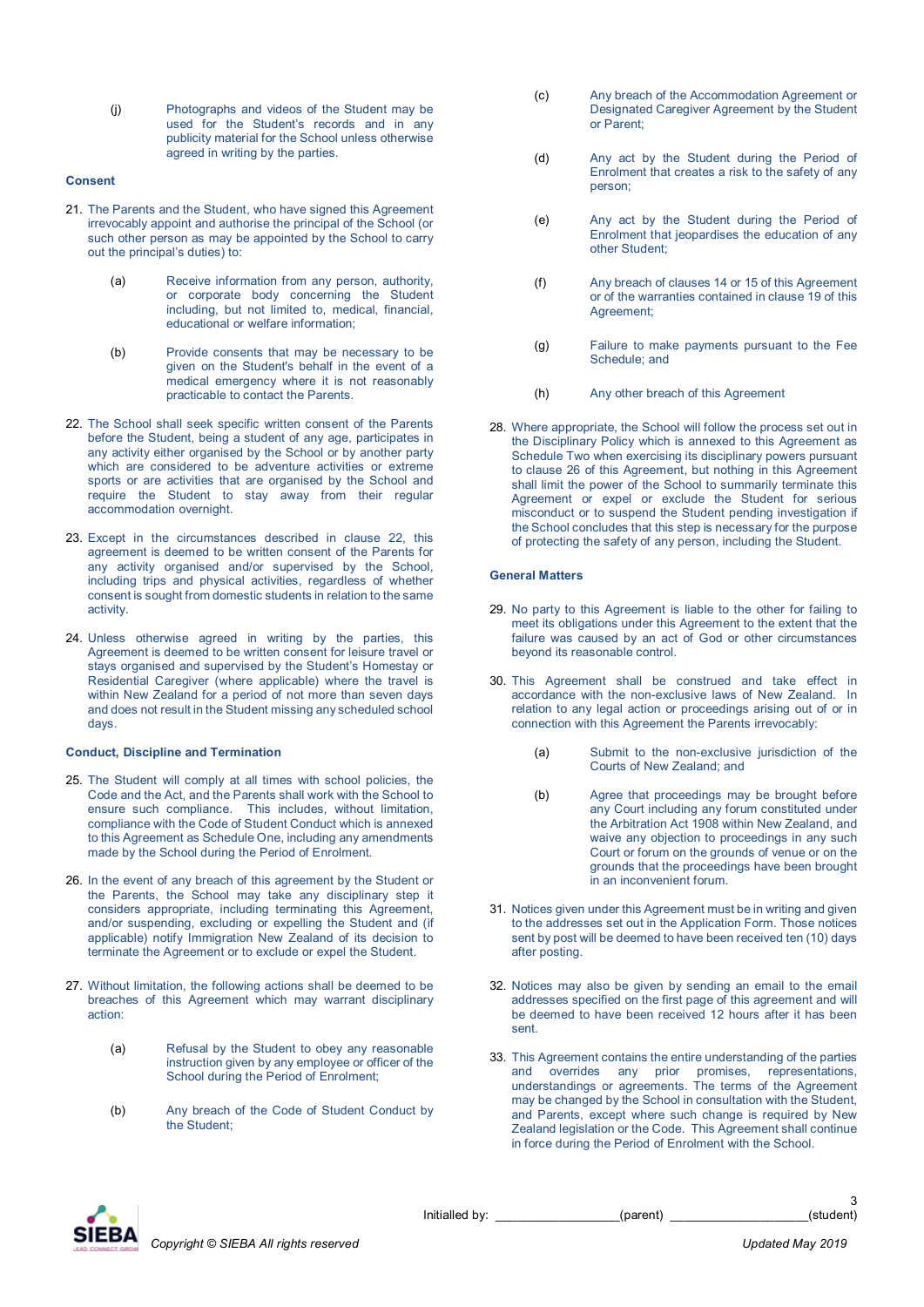- 34. The School shall at all times comply with the Health and Safety at Work Act 2015.
- 35. Nothing in this Agreement limits any rights that the Parents or Student may have under the Consumer Guarantees Act 1993.
- 36. The parties acknowledge that prior to signing this Agreement, they have had the opportunity to seek independent legal advice in respect of its content and effect.
- 37. This Agreement may be executed in one or more counterparts, each of which when so executed and all of which together shall constitute one and the same Agreement. Delivery of executed counterparts may be delivered by email, facsimile transmission or through an internet service set up for that purpose.
- 38. The parties agree that any dispute in relation to this Agreement will be resolved in accordance with the Code and the School Policies.

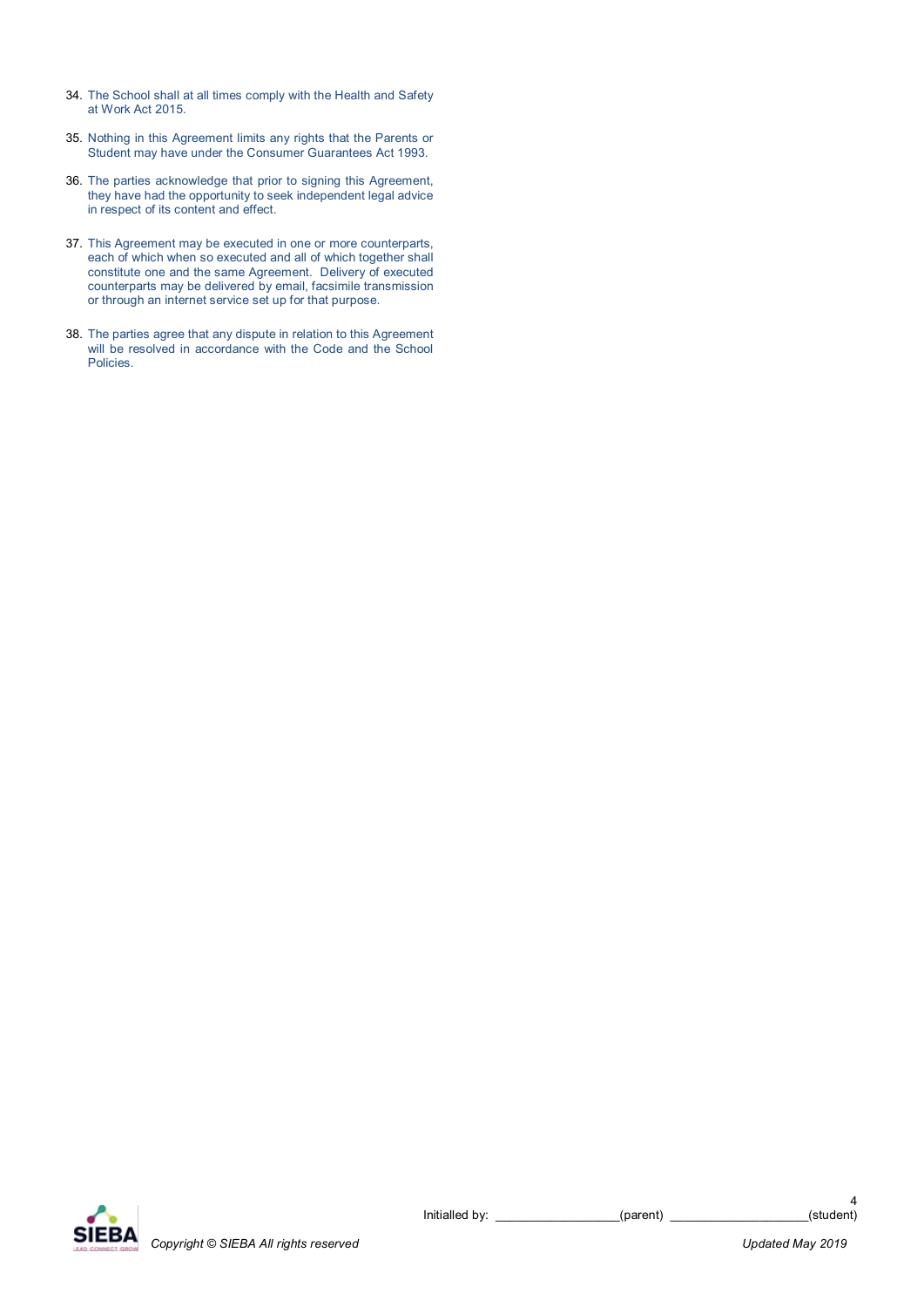## **PARENTS/LEGAL GUARDIANS AND STUDENTS' DECLARATION AND AUTHORISATION**

We declare that the information contained in this application is true and complete. We understand that any false or incomplete information submitted in support of this application may invalidate this application and may result in the withdrawal of an Offer of Place. We agree that we have received sufficient information to make an informed decision about enrolment at the School.

## **Key Terms:** This Contract of Enrolment includes provisions:<br>(i) that allow the School to discipline the

- (i) that allow the School to discipline the Student, including by expulsion that control and limit the Student's rights of refund when Enrolment er
- $\begin{array}{lll} \tilde{f}^{(i)} & \text{that control and limit the Student's rights of refund when Errolment ends early (iii) & \text{that require the Parents to make full disclosure of all relevant information and} \end{array}$
- $\begin{bmatrix} \overline{v} \\ \overline{v} \\ \overline{v} \\ \overline{v} \\ \overline{v} \\ \overline{v} \\ \overline{v} \\ \overline{v} \\ \overline{v} \\ \overline{v} \\ \overline{v} \\ \overline{v} \\ \overline{v} \\ \overline{v} \\ \overline{v} \\ \overline{v} \\ \overline{v} \\ \overline{v} \\ \overline{v} \\ \overline{v} \\ \overline{v} \\ \overline{v} \\ \overline{v} \\ \overline{v} \\ \overline{v} \\ \overline{v} \\ \overline{v} \\ \overline{v} \\ \overline{v} \\ \overline{v} \\ \overline{$
- that provide consent for the School to permit certain activities without further consent from the Parents.

*This is an important legal document, please read all clauses carefully.*

**By signing this agreement you confirm that all of the information in the application form is true and complete.**

#### **SIGNING**

#### **Parents/Legal Guardians**

By signing below, the Parents (as applicable) confirm that they have read the Agreement and agree to be bound by it in all respects: (please also initial each page of the Agreement, including the schedules)

| Name(s):      |  |
|---------------|--|
|               |  |
| Signature(s): |  |
|               |  |
|               |  |
| Date:         |  |

#### **School**

By signing below, the authorised signatory of the School confirms that they are authorised to sign on behalf of the School, and confirms that the School will be bound by the Agreement in all respects:

| Name:      |  |
|------------|--|
| Signature: |  |
| Date:      |  |

#### **Student**

By signing below, the Student confirms he/she has read and understood the Agreement and agrees to abide by the Code, School Policies and (to the extent applicable) the Agreement: (please also initial each page of the Agreement, including the schedules)

| Name:      |  |
|------------|--|
| Signature: |  |
| Date:      |  |



Initialled by:  $(parent)$  (parent) (student)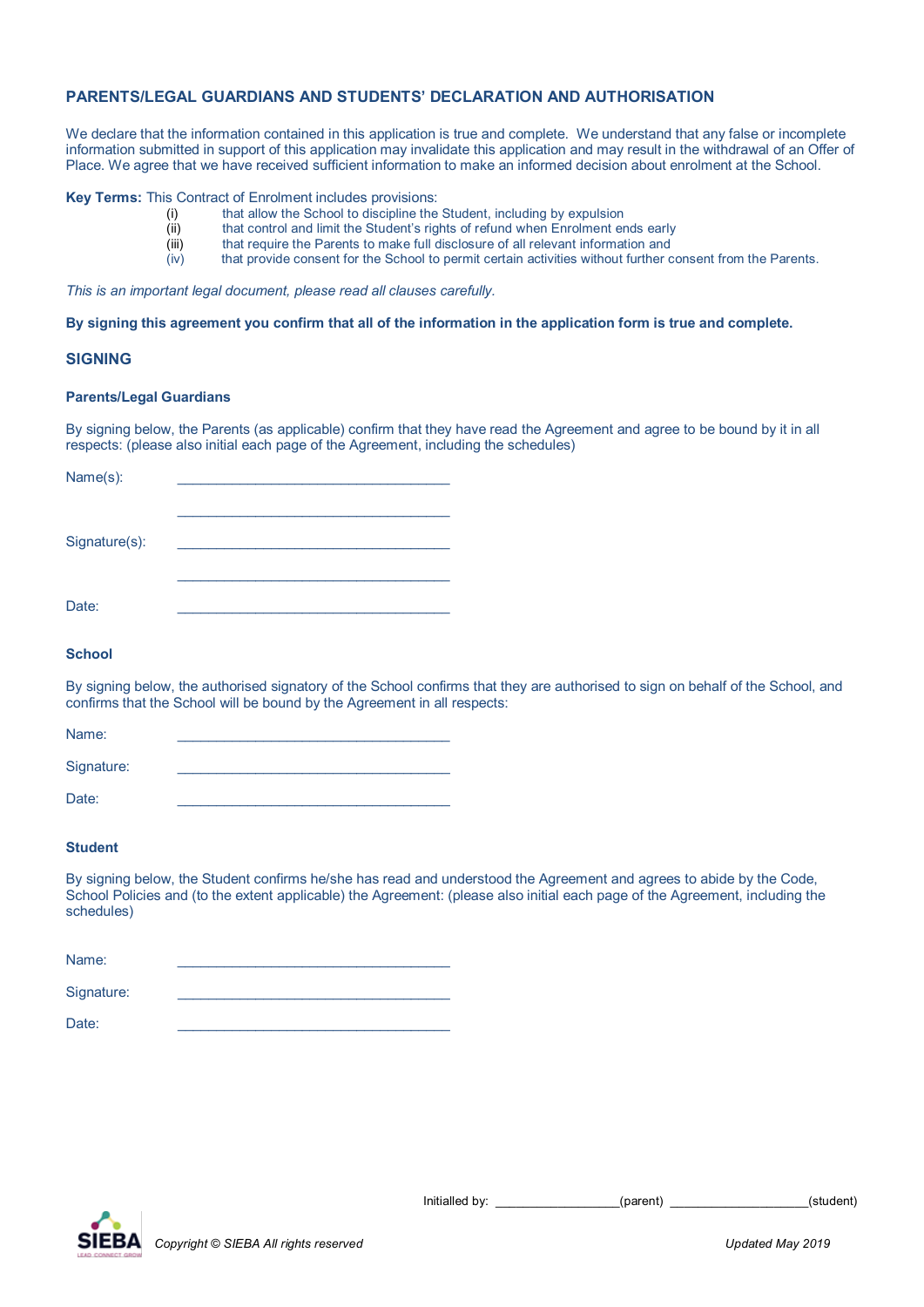## **Code of Conduct**

(Schedule One)

#### **The Student agrees to:**

- 1. Be polite and friendly to school staff, students, caregivers and homestay families.
- 2. Show consideration and respect for others at all times.
- 3. Wear correct dress code items when attending or representing the school.
- 4. Be at school by 8.40am each day and not leave before 3.10pm, without approval via the school processes.
- 5. Obey the School rules and uphold the values of the Fideliter Code at all times: **W** Working Together Mahi Tahi; **G** Giving our Best – Kia kaha, kia toa; **H** - Having integrity – Tika me te pono; **S** - Showing Respect – Manaaki tangata.
- 6. Obey the rules of the Homestay family.
- 7. Not gamble, smoke, drink or supply alcohol while enrolled at Whangarei Girls' High School.
- 8. Not lend money. Not take anything from another person without their permission. Not be involved in any physical or verbal abuse.
- 9. Respect school property and not wilfully damage school property. Any damage will be paid for.
- 10. Never use drugs of any kind not prescribed by a doctor or pharmacist. It is illegal in New Zealand to possess or consume drugs and synthetic substances. Whangarei Girls' High School has a zero-tolerance policy on the use of illegal substances.
- 11. Not swim or surf alone. You must swim between the flags. Life jackets must be worn at all times when on boats and jet skis.
- 12. Not participate in extreme sports, for example but not limited to, bungy jumping, skydiving, white water rafting, kite surfing, quad bikes, shooting etc. The school requires signed consent from your natural parents. You must first obtain signed permission from the International Director.
- 13. Complete a Permission to Leave Whangarei/Permission to Stay Away Overnight Form before staying away overnight from your regular accommodation, or travelling out of the Whangarei area. Permission must be applied for at least seven days in advance and be approved by the International Director prior to any such travel or overnight stays.
- 14. Wear a helmet when riding a bicycle and to wear seatbelts in a motor vehicle. Students are not allowed to hitchhike.
- 15. Not purchase, own, or drive a motor vehicle while enrolled at Whangarei Girls' High School.
- 16. Not have any kind of paid employment unless written permission is given by the International Director and the student obtains the appropriate student work visa.
- 17. Attend school every day and complete all Whangarei Girls' High School internal exams and assessments when required to do so. If registered for NCEA then all external exams must be completed.
- 18. Take personal responsibility for all valuables at school, including money and mobile phones. If you need to bring valuable possessions or large amounts of money to school, you should leave them in the front office or at the international office during the school day.

#### **SIGNING**

#### **Parents/Legal Guardians**

By signing below, the Parents/Legal Guardians (as applicable) confirm that they have read the Code of Conduct and agree to be bound by it in all respects:

| <b>Student</b> | By signing below, the Student confirms he/she has read and understood the Code of Conduct and agrees to abide by it: |  |
|----------------|----------------------------------------------------------------------------------------------------------------------|--|
|                |                                                                                                                      |  |
|                |                                                                                                                      |  |
|                | Initialled by: ___________________(parent) ____________________(student)                                             |  |



*Copyright © SIEBA All rights reserved Updated May 2019*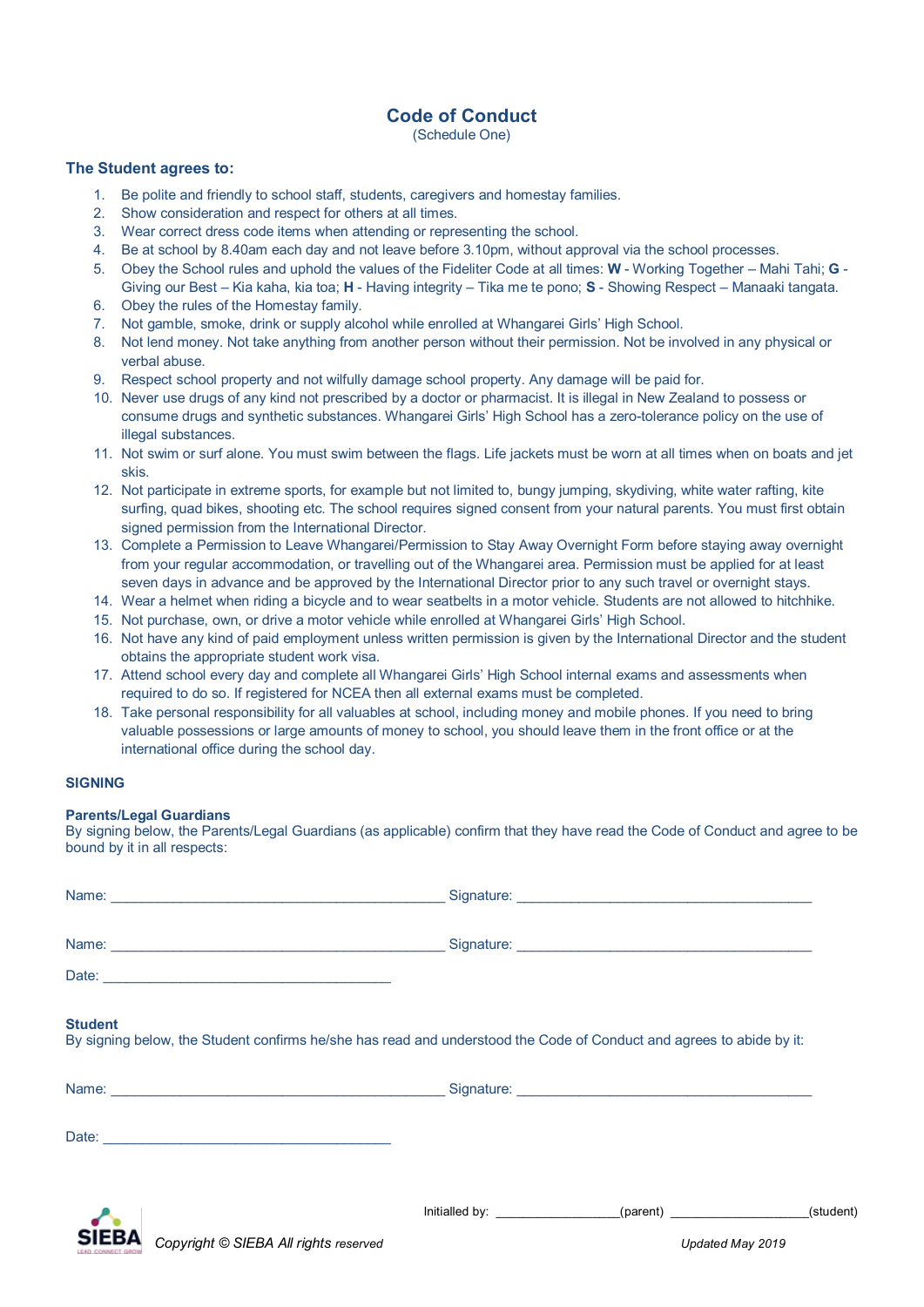#### **Disciplinary Policy** (Schedule Two)

The following is the School's current disciplinary policy for dealing with breaches of the Agreement. This is not intended to restrict the School's general power of discipline and this policy may be changed from time to time at the discretion of the School.

#### **Overview**

Except in serious situations where immediate termination of the Agreement is necessary, or where the breach does not warrant any formal response other than a warning, the School will endeavour, where appropriate, to follow a two-stage disciplinary process.

In Stage One, the School will investigate and determine the facts, and will reach a conclusion on what happened and whether it amounts to a breach of the Agreement.

In Stage Two, if the School has determined that a breach has occurred, the School will consider the appropriate response to that breach, up to and including termination of the Agreement.

The Student will have an opportunity to provide a response to the alleged breach that the School is investigating (**the Allegation**) and any proposed disciplinary action that the School is considering taking (**the Proposed Action**).

This policy does not limit the School's power to take appropriate disciplinary action urgently and without following this process if this is necessary having regard to the seriousness of the breach.

This policy also does not limit the School's power to suspend the student for the duration of the disciplinary process where suspension is considered necessary for the safety or education of any person.

#### **General Policy**

When the School is conducting a disciplinary process involving the Student it will endeavour to provide the Student with the following:

- (a) a written summary of the Allegation or the Proposed Action;
- (b) an opportunity to respond to the Allegation or the Proposed Action, either in person or in writing or both, at the choice of the Student;
- (c) an opportunity to consider the Allegation or the Proposed Action for a reasonable period of time (having regard to the seriousness of the Allegation or the Proposed Action) before giving a response;
- (d) an opportunity to contact his or her Parent before giving a response, unless the delay caused by contacting that person is unreasonable having regard to the seriousness of the Allegation or Proposed Action;
- (d) an opportunity to have an independent support person of his or her choice present at any meeting relating to the disciplinary process;
- (e) an opportunity to meet with that support person in private at any stage during the disciplinary process;
- (f) an opportunity to have a translator present (or otherwise facilitate the student participating in the process in his or her own language) during any meeting or process if the School or the Student considers that a language barrier means that a translator is required; and
- (g) a copy of this policy setting out the rights which the Student has when engaging in the disciplinary process.

#### **Disciplinary Procedure**

#### **Stage One: Incident Investigation**

When the School learns of any incident or any other thing that may be a breach of the Agreement or might otherwise warrant a disciplinary response, the School will notify the Student of the Allegation and will provide the Student with an opportunity to give a response.

Where appropriate, having regard to the seriousness of the Allegation, the Student will have the opportunity to respond either in person or in writing or both, at the choice of the Student. The School will receive this response and give it genuine consideration before making a decision about the Allegation.

When the School makes a decision about the Allegation it will advise the Student and parent, in writing if possible, about its conclusion as to what happened and whether it amounts to a breach of the Agreement.



Initialled by: \_\_\_\_\_\_\_\_\_\_\_\_\_\_\_\_\_(parent) \_\_\_\_\_\_\_\_\_\_\_\_\_\_\_\_\_\_\_\_\_(student)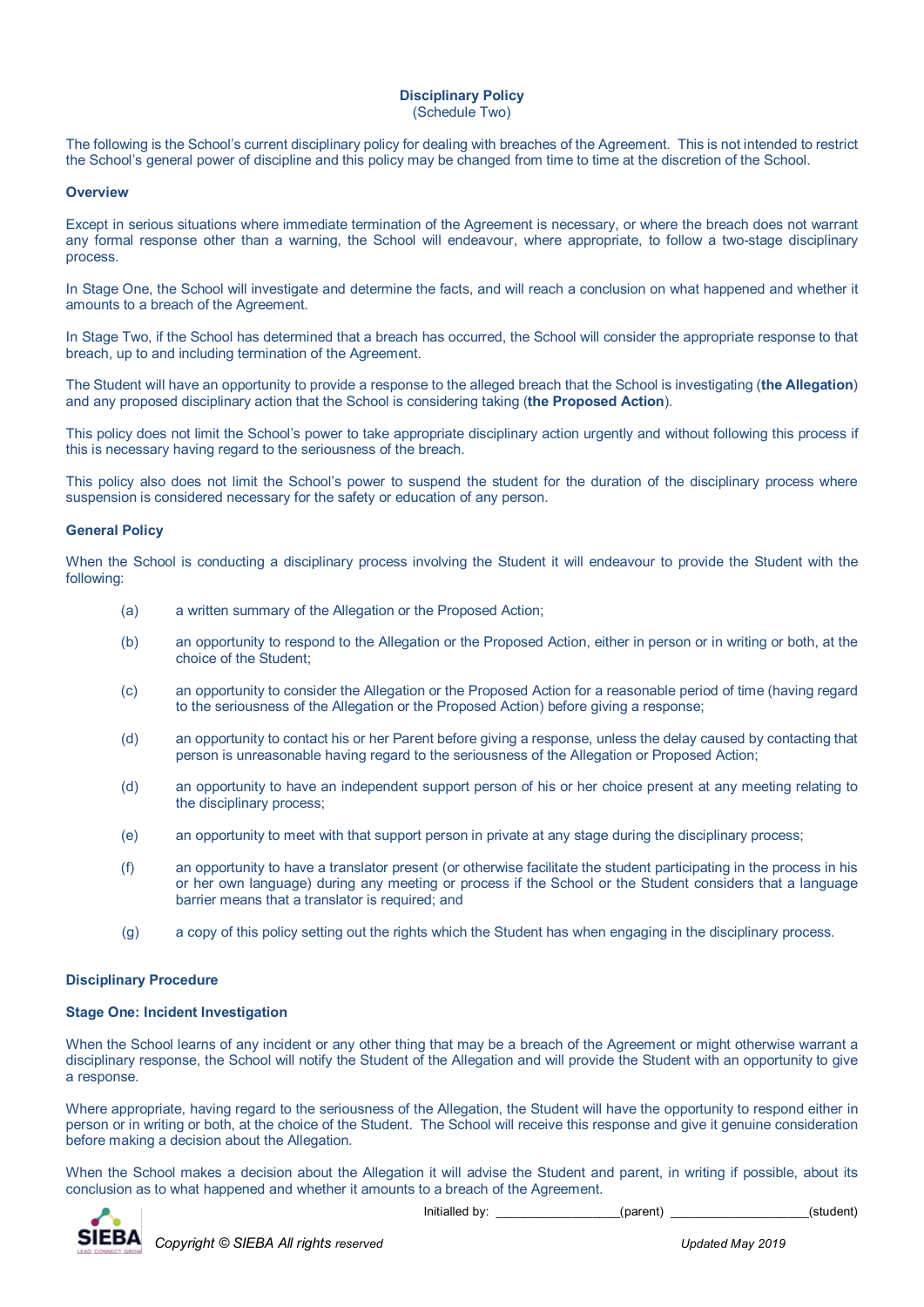#### **Stage Two: Outcome Discussion**

If the School determines that a breach of the Agreement has occurred, it will advise the Student and parent of the possible disciplinary actions that it will consider taking in response to the breach and will provide the Student and parents with an opportunity to give a response.

Where appropriate, having regard to the seriousness of the breach, the Student and parent will have the opportunity to respond either in person or in writing or both, at the choice of the Student. The School will receive this response and give it genuine consideration before making a decision about the disciplinary action to be taken.

When the School makes a decision about the disciplinary action that it will take in response to the breach it will advise the Student and parents of its decision, in writing if possible. The disciplinary action will not take effect, and no actions will be taken to put it into place, until the Student and parents have been advised of the decision.

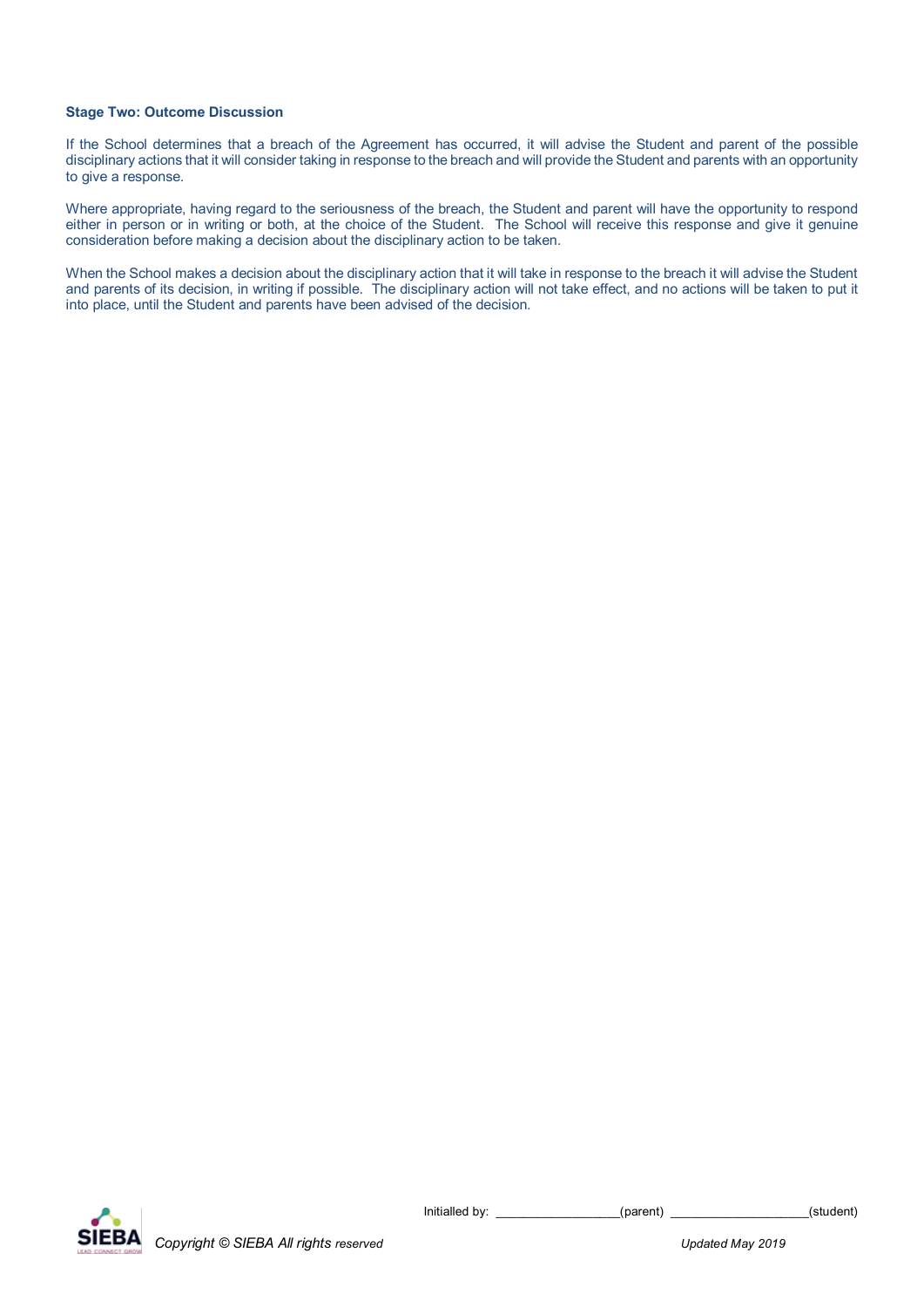## **Refund Policy**

(Schedule Three)

#### **Request for a refund of international student fees**

The School will consider all requests for a refund of international student fees. Requests should be made in writing to the School as soon as possible after the circumstances leading to a request.

A request for a refund should provide the following information to the School:

- a) The name of the student
- b) The circumstances of the request
- c) The amount of refund requested
- d) The name of the person requesting the refund
- e) The name of the person who paid the fees
- f) The bank account details to receive any eligible refund
- g) Any relevant supporting documentation such as receipts or invoice.

#### **Non-refundable fees**

The School is unable to refund some fees. The following fees relate to expenses that the School may have paid or will incur as a result of receiving an application for enrolment and cannot be refunded:

- a) **Administration Fee:** Administration fees meet the cost of processing an international student application. Administration fees exists whether an application is accepted or not or whether a student remains enrolled after an application is accepted.
- b) **Insurance:** Once insurance is purchased, the school is unable to refund insurance premiums paid on behalf of the Student. Students and families may apply directly to an insurance company for a refund of premiums paid.
- c) **Homestay Placement Fee:** Homestay placement fees meet the cost of processing a request for homestay accommodation by the Student. Costs incurred for arranging homestay accommodation for the Student prior to the refund request, cannot be refunded.
- d) **Used Homestay Fees:** Homestay fees paid for time the Student has already spent in a homestay cannot be refunded. Used homestay fees may also include a notice period of two weeks.
- e) **Portion of Unused Tuition Fees:** The School may retain a portion of unused tuition fees. Amounts retained will relate to costs that have been incurred or committed by the School and may vary.

#### **Request for a refund for failure to obtain a study visa**

If the Student fails to obtain an appropriate study visa, a refund of international student tuition fees will be provided less any Administration Fee that has been paid.

#### **Requests for a refund for voluntary withdrawal from enrolment - Withdrawal prior to enrolment**

If the Student voluntarily withdraws prior to the start date of their enrolment, a refund of international student fees will be provided less any relevant non-refundable fees set out in this policy.

#### **Requests for a refund for voluntary withdrawal from enrolment - Withdrawal after enrolment**

If the Student withdraws on or after the start date of their enrolment, reasonable written notice of withdrawal is required by the school. Unless otherwise agreed by the School, a refund will be provided less a minimum of ten weeks tuition fee and any other relevant non-refundable fees as outlined in this policy.

#### **Requests for a refund where the School fails to provide a course, ceases as a signatory or ceases to be a provider**

If the School fails to provide the agreed course of education or is no longer a signatory to the Code or no longer operates as an international education provider, the School will negotiate with the Student or their family to either:

- a) Refund the unused portion of international student tuition fees or other fees paid for services not delivered or
- b) Transfer the amount of any eligible refund to another provider or



Initialled by:  $(parent)$  (parent)  $(student)$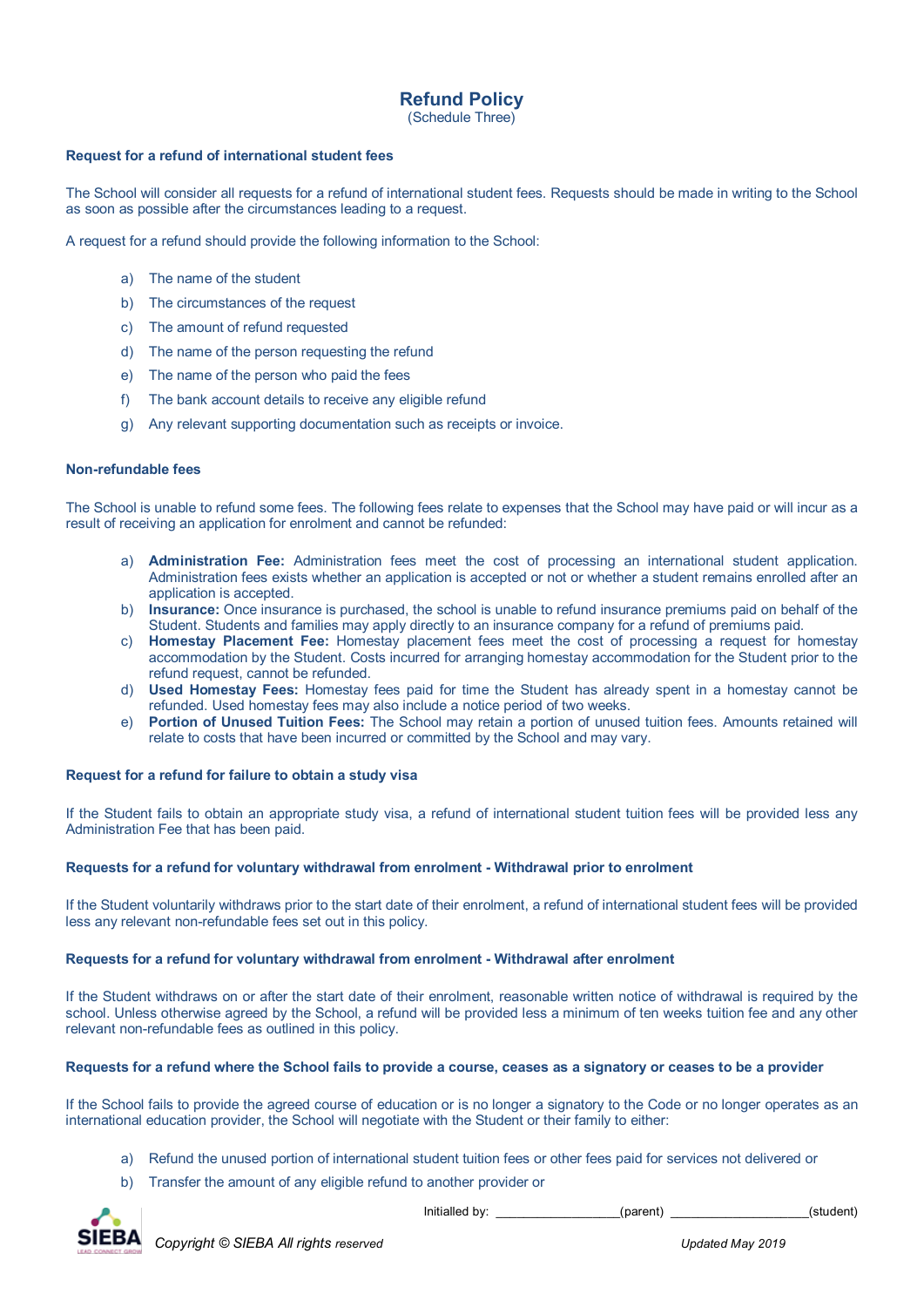c) Make other arrangements agreed to by the student or their family and the school.

#### **Where the Student's enrolment is ended by the School**

In the event the Student's enrolment is ended by the School for a breach of the Contract of Enrolment, the School will consider a request for a refund less:

- a) Any non-refundable fees set out in this policy
- b) Ten weeks tuition fee
- c) Any other reasonable costs that the school has incurred in ending the student's enrolment

#### **Where the Student changes to a domestic student during the period of enrolment**

If the Student changes to a domestic student after the start date of their enrolment, reasonable written notice of the change is required by the School. Unless otherwise agreed by the School, a refund will be provided less a minimum of ten weeks tuition fee and any other relevant non-refundable fees as outlined in this policy.

#### **Where a student voluntarily requests to transfer to another signatory**

If the Student requests to transfer to another signatory after the start date of their enrolment, reasonable written notice of the transfer is required by the School. Unless otherwise agreed by the School, a refund will be provided less a minimum of ten weeks tuition fee and any other relevant non-refundable fees as outlined in this policy.

#### **Request for a refund of homestay fees**

If for any reason, the Student withdraws after the start date of their enrolment, any unused homestay fees will be refunded, less any relevant non-refundable fees set out in this policy.

Where a student moves from a school homestay and requests a refund of any unused homestay fees, these will be refunded less any non-refundable fees set out in this policy.

#### **Requests for a refund of fees unused at the end of enrolment**

Except by written request from parents, prepaid fees unused at the end of enrolment amounting to less than NZD\$200.00 will be refunded to the Student in cash. Sums of NZD\$200.00 or greater will be refunded into a nominated bank account.

#### **Outstanding activity fees or other fees**

Any activity or other fees incurred by the Student during enrolment and owed to the School at the time of withdrawal, will be deducted from any eligible refund.

#### **Refunds to be made to the country of receipt**

Unless otherwise agreed in writing, all eligible refunds of fees of NZD\$200.00 or more received from outside of New Zealand will be refunded to a nominated bank account in the source country.

#### **Rights of families after a decision regarding a refund has been made by the School**

A decision by the School relating to a request for a refund of international student fees will be provided to the Student or family in writing and will set out the following information:

- a) Factors considered when making the refund decision
- b) The total amount to be refunded
- c) Details of non-refundable fees

The Student and their family has the right to take a grievance to the Code Administrator or Disputes Resolution Scheme in the event they are dissatisfied with a refund decision made by the School.



Initialled by: \_\_\_\_\_\_\_\_\_\_\_\_\_\_\_\_\_\_(parent) \_\_\_\_\_\_\_\_\_\_\_\_\_\_\_\_\_\_\_\_(student)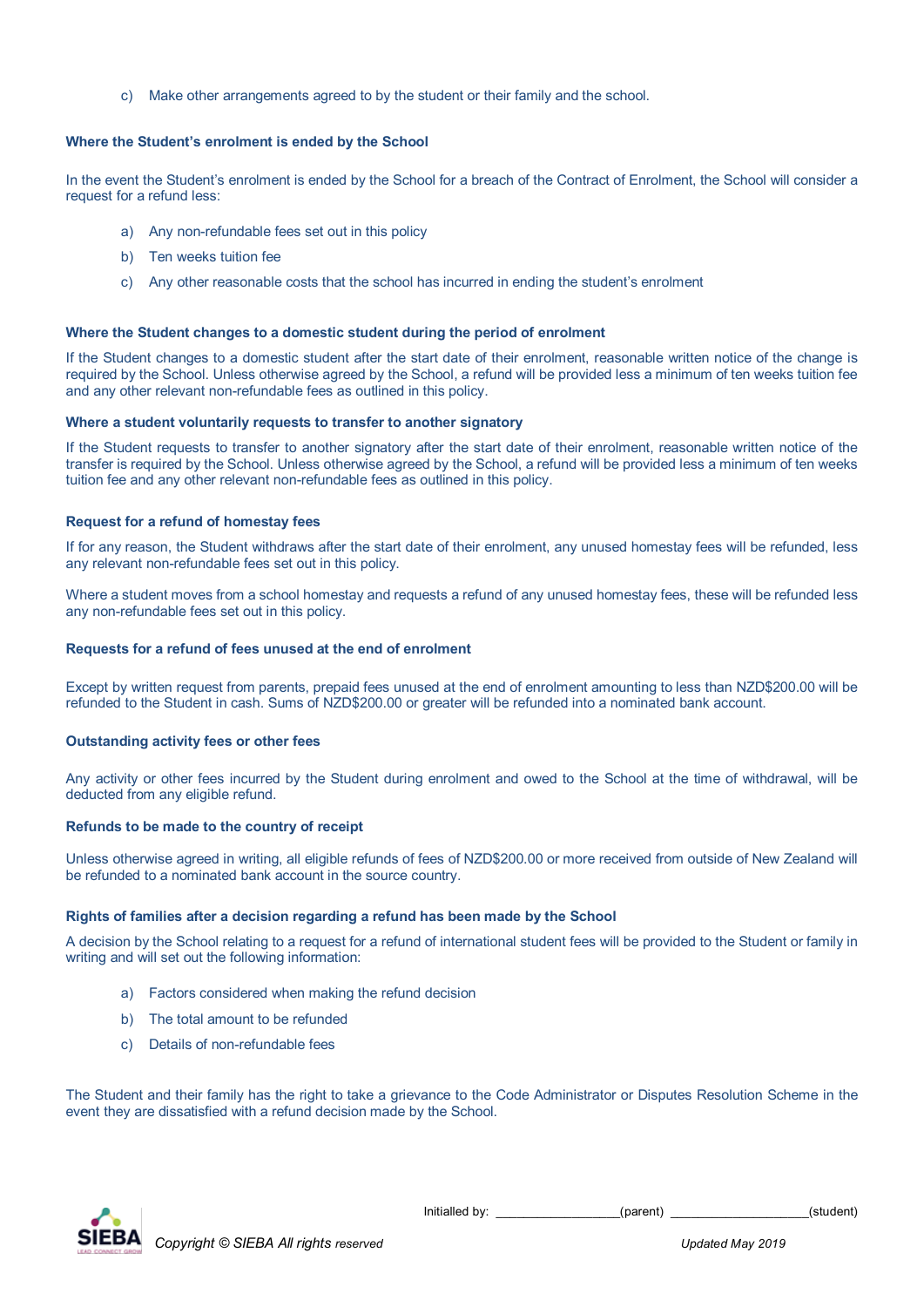#### **PART THREE:**

**PLEASE COMPLETE THE INTERNATIONAL STUDENT ACCOMMODATION AGREEMENT ONLY IF THE STUDENT WILL BE LIVING IN A HOMESTAY WHILE ENROLED AT THE SCHOOL.**

## **INTERNATIONAL STUDENT ACCOMMODATION AGREEMENT**

**(When placing a student in a School Approved Homestay)**

**Terms and Conditions:**

1. For the purposes of this Agreement the following terms shall have the following meanings:

**Accommodation** means the residential accommodation provided to the Student pursuant to this Agreement.

**Accommodation Requirements** means the rules and requirements of the Accommodation as set out in Schedule One.

**Agreement** means this Accommodation Agreement between the Student, School, and Parents which governs the Student's Accommodation arrangements.

**Application Form** means the standard enrolment application form.

**Code** means the Education (Pastoral Care of International Students) Code of Practice 2016 as updated from time to time and available online at www.legislation.govt.nz under Education (Pastoral Care of International Students) Code of Practice 2016.

**Contract of Enrolment** means the agreement between the Student, the School and the Parents which governs the Student's Tuition.

**Homestay** has the meaning as set out in the Code.

**Parents** means the Parents referred to in the Application Form.

**Residential Caregiver** means the person responsible for the Student at the Accommodation.

**Residential Caregiver Agreement** means an agreement between the School and the Residential Caregiver.

**School** means the school referred to in the Contract of Enrolment.

**Student** means the International Student residing at the Accommodation as referred to in the Application Form.

**Tuition** means the education of the Student at the School.

All other terms have the same meaning as in the Contract of Enrolment.

- 2. The School is a signatory to and complies with the Code. Unless living with a parent, every international student is required to reside at an Accommodation approved by the School using the process set out in the Code.
- 3. The Parents and Student agree to adhere to the following terms and conditions of the Accommodation:
	- (a) The School agrees that all information regarding the Residential Caregiver, the Parents and the Student relating to the Accommodation will be kept confidential, except disclosure:
	- (i) To the Student, the Parents or Residential Caregiver (as the case may be);

(ii) To any professional consultant or such person where it is in the interests of the Student to provide the information;

- (iii) Pursuant to any statutory or other legal duty.
	- (b) The Parents agree that if behaviours or conditions of the Student emerge after placement with a Residential Caregiver such that the Residential Caregiver is unable to provide the level of accommodation or care required for the safety and wellbeing of the Student, the School may terminate this Agreement.
	- (c) The Parents or the Student have the right under the Privacy Act 1993 to obtain access to and request corrections of any personal information held by the School concerning them in relation to the Student's placement with a Residential Caregiver.
	- (d) Under the Privacy Act 1993, any information collected may be provided to education authorities.
- (e) These terms and conditions may be varied by the School (acting reasonably) upon reasonable notification from time to time and will continue to apply until notified otherwise.
- 4. If the Parents provide misleading information or fail to disclose information about the Student prior to placement with the Residential Caregiver and during the term of the Homestay the School may (in its sole discretion):
	- (a) Charge the Parent such fees as required to adequately compensate for additional requirements due to providing misleading information or the lack of disclosure; or
	- (b) Terminate this Agreement.
- 5. The initial appointment and ongoing engagement of the Residential Caregiver is subject at all times to:
	- (a) the Residential Caregiver and the School entering into a Residential Caregiver Agreement; and
	- (b) the School's usual requirements and policies in relation to the Accommodation.
- 6. The School will ensure that to the best of its ability:
	- (a) The Accommodation provides a safe, positive and healthy environment for the Student and complies with the Code;
	- (b) The Residential Caregiver's appointment has not involved any form of gift (financial or otherwise) to or from a third party;
- Initialled by:  $(parent)$  (parent) (example  $(student)$ (c) The appointment of the Residential Caregiver does not represent any actual or perceived

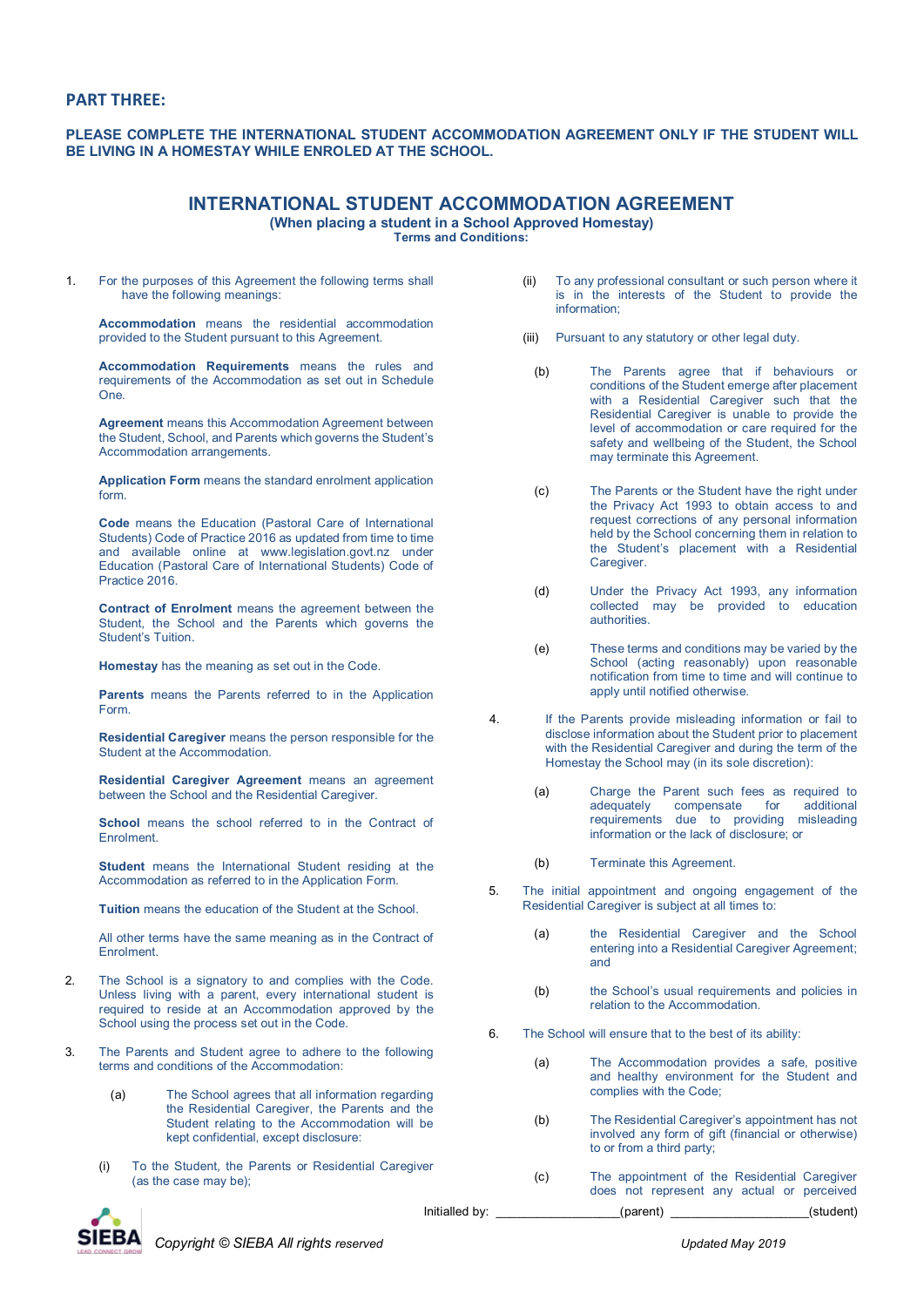conflict of interest, and that any possible conflict of interest has been notified to the School;

- (d) The Residential Caregiver will take all reasonable steps to ensure the Student's compliance with New Zealand laws (including, where appropriate, informing the Student of such laws), and will immediately report any possible legal breach to the School; and
- (e) The Student only engages in lawful, responsible and positive recreational activities outside of **School**.
- 7. Unless otherwise agreed in writing by the parties, the Parents provide consent to the Student's Homestay or Residential Caregiver (where applicable) for the Student to undertake supervised leisure travel and overnight stays within New Zealand for a period of not more than seven days where the leisure travel or stay does not involve the Student participating in any adventure activities or extreme sports or result in the Student missing any scheduled school days.
- 8. The School will seek specific written consent from the Parents for leisure travel or overnight stays of more than seven days or results in the Student missing any scheduled school days.
- 9. The Student shall seek specific written consent from the School before the Student, being a Student of any age, participates in any activities while in the care of the Student's Homestay or Residential Caregiver (where applicable) which are considered to be adventure activities or extreme sports. The School shall only give such Consent where approved by the Parents in terms of the Contract of Enrolment.
- 10. The School may take such measures as it considers appropriate (acting reasonably) to monitor compliance with the Code. This may include, without limitation, regular checkins with both the Student and the Residential Caregiver.
- 11. Unless otherwise agreed in writing, the Student will be entitled to commence their Homestay at the Accommodation 5 days prior to the Period of Enrolment (as that term is defined in the Contract of Enrolment) commencing and 5 days following the end date of the Period of Enrolment (as that term is defined in the Contract of Enrolment). Should this Agreement be terminated prior to the expiry of the Period of Enrolment the Student will be required to vacate the Accommodation immediately. The School may, at its sole discretion, and without any obligation on it to do so, extend the time for the Student to vacate the Accommodation. Any such extension shall be given in writing and shall be without prejudice to the School's right to later insist that the Student immediately vacate the Accommodation.

#### **Expectations**

- 12. The Student will comply at all times with the Accommodation Requirements and the Parents shall work with the School to ensure such compliance.
- 13. In the event that the Student is removed from a Residential Caregiver for any reason, the School will take all reasonable steps to source, over a reasonable period of time (as determined by the School in its absolute discretion), appropriate alternative approved Accommodation for the **Student**
- 14. The Student will treat the Accommodation with due care and respect and the Student is liable for costs associated with

repairing any damage caused to the Accommodation by the<br>Student For avoidance of doubt the School is not For avoidance of doubt, the School is not responsible for any damage caused to the Accommodation by the Student.

#### **Fees**

15. The Parents must pay all accommodation fees to the School in accordance with the School's fee schedule as defined in the applicable Contract of Enrolment.

#### **Termination**

- 16. The School reserves the right to terminate this Agreement if the Student is in breach of the Accommodation **Requirements**
- 17. If the Student is suspended, expelled or excluded from the School, the parties agree that this shall constitute a breach of the Accommodation Requirements and this Agreement may be terminated as a consequence.
- 18. Where this Agreement is terminated, fees may be refunded in accordance with School Policies.

#### **General**

- 19. This Agreement shall be construed and take effect in accordance with the non-exclusive laws of New Zealand. In relation to any legal action or proceedings arising out of or in connection with this Agreement, the Parents irrevocably:
	- (a) submit to the non-exclusive jurisdiction of the Courts of New Zealand; and
	- (b) agree that proceedings may be brought before any Court including any forum constituted under the Arbitration Act 1908 within New Zealand, and waive any objection to proceedings in any such Court or forum on the grounds of venue or on the grounds that the proceedings have been brought in an inconvenient forum.
- 20. Notices given under this Agreement must be in writing and given to the addresses set out in the Application Form. Those sent by post will be deemed to have been received ten (10) days after posting. The Parties agree that email correspondence is a suitable means of communication and emails will be deemed to have been received when acknowledged by the party or by return email.
- 21. This Agreement contains the entire understanding of the parties and overrides any prior promises, representations, understandings or agreements.
- 22. The parties acknowledge that prior to signing this Agreement, they have had the opportunity to seek independent legal advice in respect of its content and effect.

#### **Disputes**

23. The parties agree that any dispute in relation to this Agreement will be resolved in accordance with the Code and the School Policies.

#### **Signing**

24. This Agreement may be executed in one or more counterparts, each of which when so executed and all of which together shall constitute one and the same Agreement. Delivery of executed counterparts may be delivered by email or facsimile transmission.

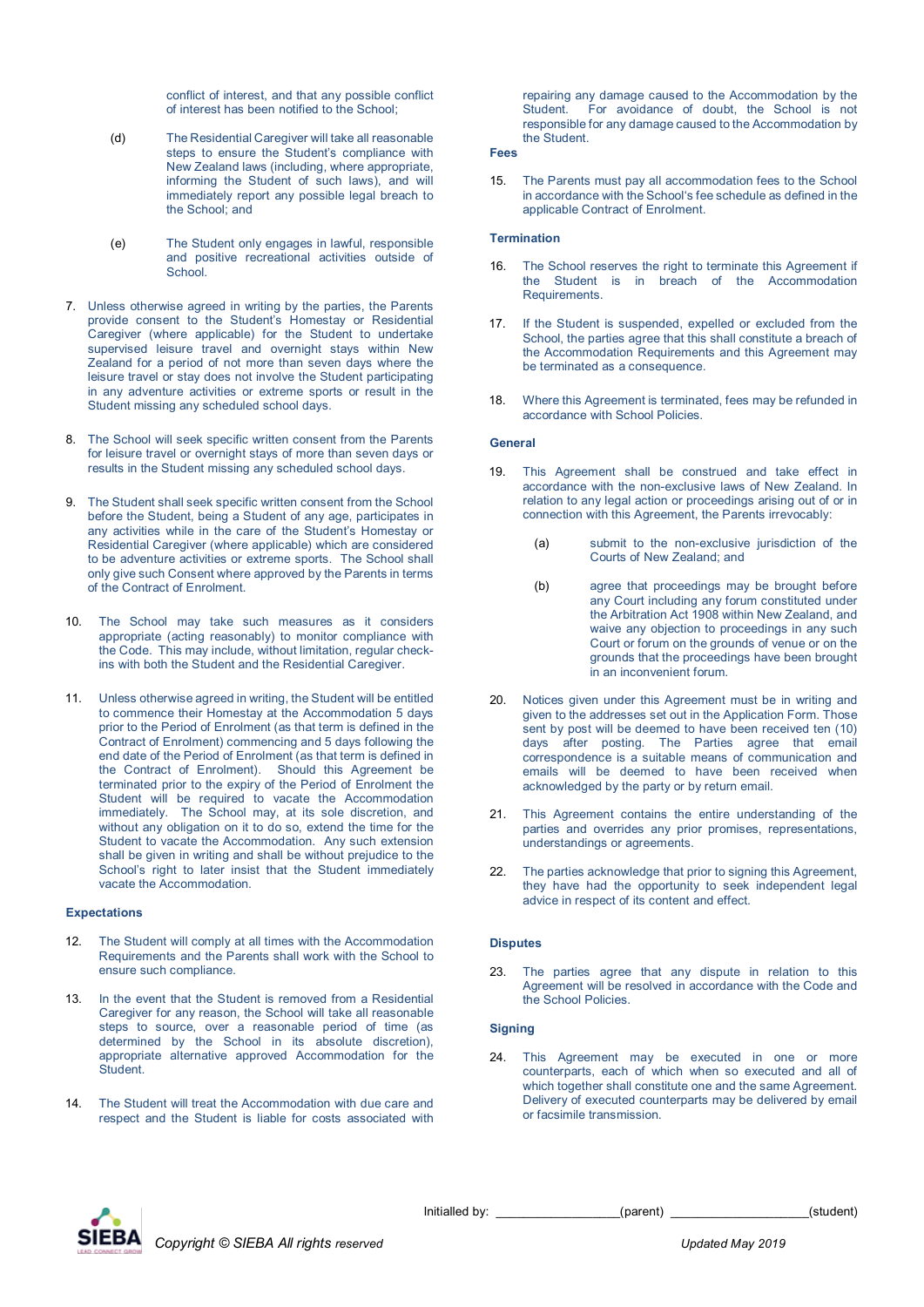## **Accommodation Requirements**

(Schedule One)

#### **While living in a School approved Homestay, the Student agrees:**

- 1. To comply with all laws of New Zealand.
- 2. Not to engage in any social or leisure activities that may place them, other persons, in undue danger or risk of harm. This includes the Student putting himself / herself in a position which may give rise to suspicions or allegations of such activities.
- 3. To obtain written permission from Parents and the School prior to obtaining any tattoo, piercing or other bodily embellishments.
- 4. To comply with all Homestay rules, expectations and curfews set by the School and Homestay parents, including without limitation, any policies of the School which apply.
- 5. To not use or do anything which may cause damage to the Accommodation, including without limitation, applying hair dyes, or smoking cigarettes or engaging in any other activity that may cause damage to the Accommodation.
- 6. To keep the Homestay parents informed of their whereabouts at all times.
- 7. To stay at the Homestay address daily and not to travel overnight outside of the town or city (as defined by the School) where the student is living without prior written permission of the School. This clause shall not prevent the Student travelling between the Homestay and the School.
- 8. To respect the privacy, values and property of the Homestay.

## **SIGNING**

#### **Parents**

By signing below, the Parents confirm that they have read the Agreement and agree to be bound by it in all respects (initial each page):

| Name(s):      |  |
|---------------|--|
|               |  |
|               |  |
|               |  |
| Signature(s): |  |
|               |  |
|               |  |
|               |  |
| Date:         |  |

#### **School**

By signing below, the authorised signatory of the School confirms that they are authorised to sign on behalf of the School, and confirms that the School will be bound by the Agreement in all respects:

| Name:      |  |
|------------|--|
| Signature: |  |
| Date:      |  |

#### **Student**

By signing below, the Student confirms he/she has read and understood the Agreement and agrees to abide by the Code, the School Policies and (to the extent applicable) the Agreement:

| Name:      |                |          |           |
|------------|----------------|----------|-----------|
| Signature: |                |          |           |
| Date:      | Initialled by: | (parent) | (student) |
| $\sim$     |                |          |           |

*Copyright © SIEBA All rights reserved Updated May 2019*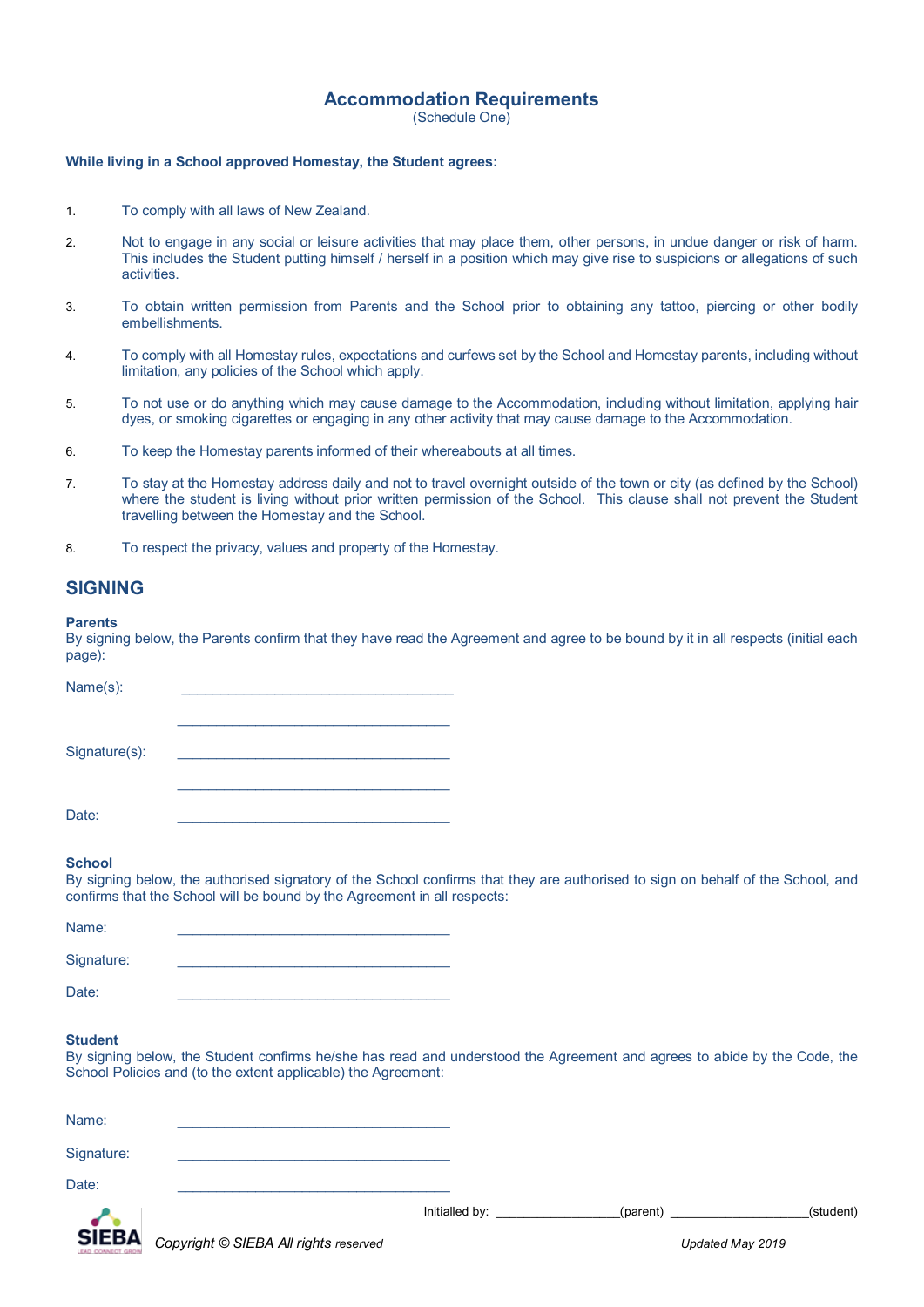## **Schedule Two**

(Lupton House Boarding Requirements)

#### **While living at the School Hostel, the Student agrees:**

- 1. To comply with all Hostel Rules, Guidelines and Procedures, as outlined in the Lupton House handbook (Policies and Procedures)
- 2. To comply with all laws of New Zealand including those relating to the consumption of alcohol, cigarettes and illegal **Substances**
- 3. To not engage in any social or leisure activities that may place them in undue danger or risk of harm
- 4. To obtain written permission from Parents and the School prior to obtaining any tattoo, piercing or other bodily **Embellishments**
- 5. To not drive a motor vehicle except for the purposes of gaining a valid New Zealand driving license under the guidance of a licensed driving instructor
- 6. To not use or apply hair dyes or smoke cigarettes or engage in any other activity that may cause damage to the home or property at the Homestay
- 7. To follow Hostel sign in and out policies to ensure Lupton Staff are informed of your whereabouts at all times
- 8. To not travel outside the local area of the School without prior written permission of the School and the Hostel
- 9. To respect the privacy, values and property of the Hostel staff and other boarders
- 10. To report to the Lupton House staff any incidents where another Lupton House student breaks the rules in such a way that it may cause harm to that or any other boarder
- 11. That a breach of the Lupton House rules may end in termination of my place at Lupton House

#### **The Parents agree:**

- 1. To pay in advance the sum of \$300 at the time of acceptance of the offer of place at Lupton House, to contribute to dedicated international student activities during the Student's time at Lupton House
- 2. To notify the Manager of Lupton House in writing 10 weeks in advance of any voluntary withdrawal from the hostel.
- 3. I/We understand that earlier withdrawal implies forfeit of the balance of the ten weeks' boarding fees. Any request for dispensation from this provision must be made in writing to the Board of Trustees
- 4. To forfeit the remainder of the terms boarding fees in the event that the Student is asked to leave Lupton House or the School for breach of contract
- 5. To pay a compulsory \$200 'incidentals' fee for the Student, in addition to the annual Hostel fee. Payment of the 'incidentals' fee allows the resident to access Hostel credit arrangements with medical services, and thereby receive medical attention as soon as possible. This money is held in an account for the residents use only. I/We agree to top up this amount if it reaches below \$50
- 6. That the Student may leave Lupton and WGHS grounds to attend activities deemed appropriate by Hostel Staff and in accordance with Hostel Rules and Procedures (Some school trips will require specific permission)
- 7. To advise Lupton House of any changes in my/our address and/or contact numbers
- 8. To the publication of information and images featuring the achievements and activities of my daughter. Examples of such publications include, but are not limited to the school and hostel website, newsletters, videos, and images of hostel activities on internet, newspapers, magazines and promotional materials

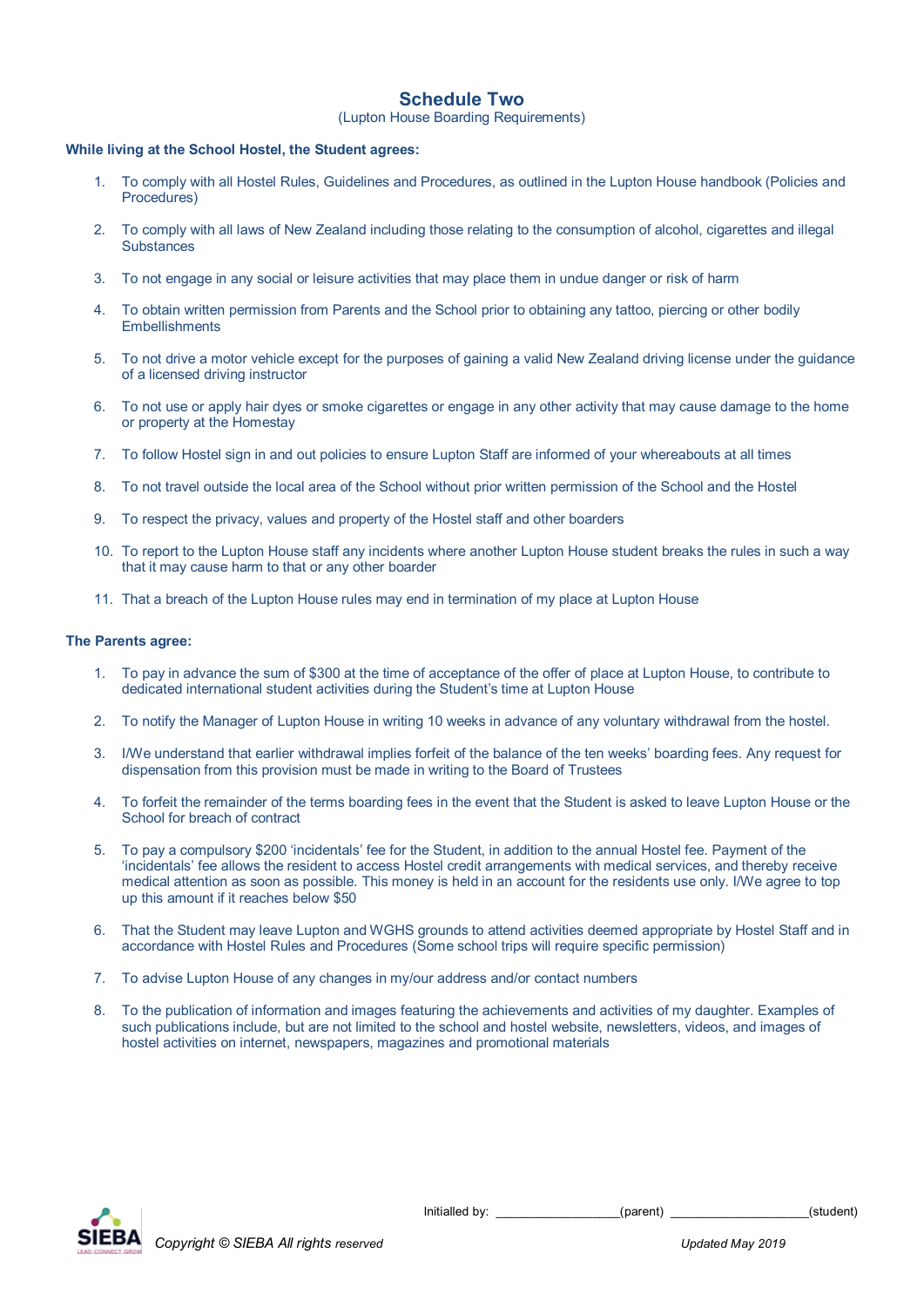#### **Parents**

By signing below, the Parents confirm that they have read the Agreement and agree to be bound by it in all respects (initial each page):

| Name(s):      |  |
|---------------|--|
| Signature(s): |  |
| Date:         |  |

## **School**

By signing below, the authorised signatory of the School confirms that they are authorised to sign on behalf of the School, and confirms that the School will be bound by the Agreement in all respects:

| Name:      |  |
|------------|--|
| Signature: |  |
| Date:      |  |

#### **Student**

By signing below, the Student confirms he/she has read and understood the Agreement and agrees to abide by the Code, the School Policies and (to the extent applicable) the Agreement:

| Name:      |  |
|------------|--|
| Signature: |  |
| Date:      |  |



Initialled by: \_\_\_\_\_\_\_\_\_\_\_\_\_\_\_\_\_\_(parent) \_\_\_\_\_\_\_\_\_\_\_\_\_\_\_\_\_\_\_\_(student)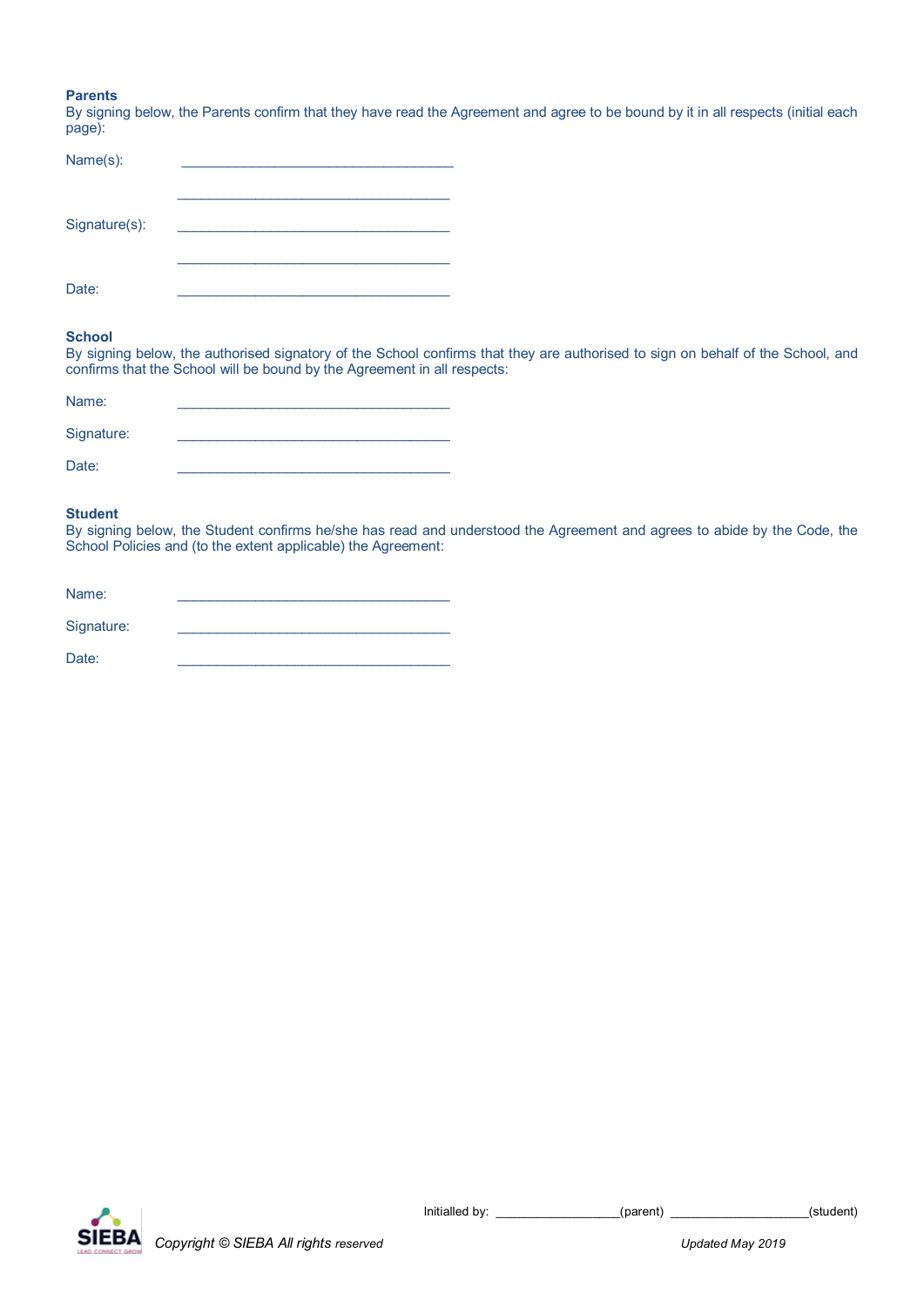#### **PART FOUR:**

#### **PLEASE COMPLETE THE DESIGNATED CAREGIVER AGREEMENT ONLY IF THE STUDENT WILL BE LIVING WITH A DESIGNATED CAREGIVER WHILE ENROLED AT THE SCHOOL.**

## **DESIGNATED CAREGIVER AGREEMENT**

**(Required when placing a student with a Designated Caregiver)**

This is an agreement between the Parent/s, the Designated Caregiver and the School (the **Agreement**).

| School Name:                                | (the <b>School</b> )                  |
|---------------------------------------------|---------------------------------------|
| <b>Student's Name:</b>                      | (the Student)                         |
| Mother's Name:                              |                                       |
| <b>Father's Name:</b>                       | (together the Parents, each a Parent) |
| Name of relative<br>or close family friend: | (the Designated Caregiver)            |
| Address:                                    | (the Residence)                       |

#### **AGREEMENTS**

- 1. The Student and the Parents are parties to a Contract of Enrolment with the School. All definitions contained in that Contract of Enrolment are deemed to form part of this Agreement so far as they are relevant.
- 2. The Parents agree that the Designated Caregiver will provide residential care for the Student while enrolled as an international student at the School.
- 3. The School has provided, and the Designated Caregiver has read and understood, the sections of the Education (Pastoral Care of International Students) Code of Practice 2016 (the **Code**) relevant to residential caregivers and the School's Information for Designated Caregivers and agrees to act as Designated Caregiver to the Student in accordance with these requirements.
- 4. The School agrees that all information regarding the Designated Caregiver relating to the Agreement will be kept confidential, except disclosure to the Student or their parents or their legal guardians, to any professional consultant or such person where it is in the interests of the Student to provide the information or pursuant to any statutory or other legal duty.
- 5. Approval is required from the School prior to the Student's placement with the Designated Caregiver.
- 6. The Designated Caregiver agrees that approval will be provided only after appropriate safety and other checks have been completed by the School in accordance with the Code and school policies.
- 7. Failure by the Designated Caregiver to provide the residential care required by the School and the Code may result in the school's approval of the Designated Caregiver being withdrawn.
- 8. In the event the school withdraws its approval of the Designated Caregiver, the Agreement is terminated and the Student will be placed in alternative accommodation approved by the School at the full cost and expense of the Parents.
- 9. The School may take such measures as it considers appropriate (acting reasonably) to monitor and review the quality of residential care by the Designated Caregiver and this may include, without limitation, regular visits to the Designated Caregiver and meetings with both the Student and the Designated Caregiver.
- 10. The Designated Caregiver will provide the School with fourteen days (14) days prior notice of any change in circumstances that may affect the Agreement. This includes any change of Residence or any change to the number of adults over eighteen (18) years of age living at the Residence.
- 11. The Parent/s agree that the School is not responsible for the Student's care while in the care of the Designated Caregiver.
- 12. The Student will treat the accommodation provided by the Designated Caregiver ("Accommodation") with due care and respect and the Student is liable for costs associated with repairing any damage caused to the Accommodation by the Student. For avoidance of doubt, the School is not responsible for any damage caused to the Accommodation by the Student.
- 13. The parties agree that any dispute in relation to this Agreement will be resolved in accordance with the Code and the school policies.
- 14. This Agreement may be executed in one or more counterparts, each of which when so executed and all of which together shall constitute one and the same Agreement. Delivery of executed counterparts may be delivered by email or facsimile transmission